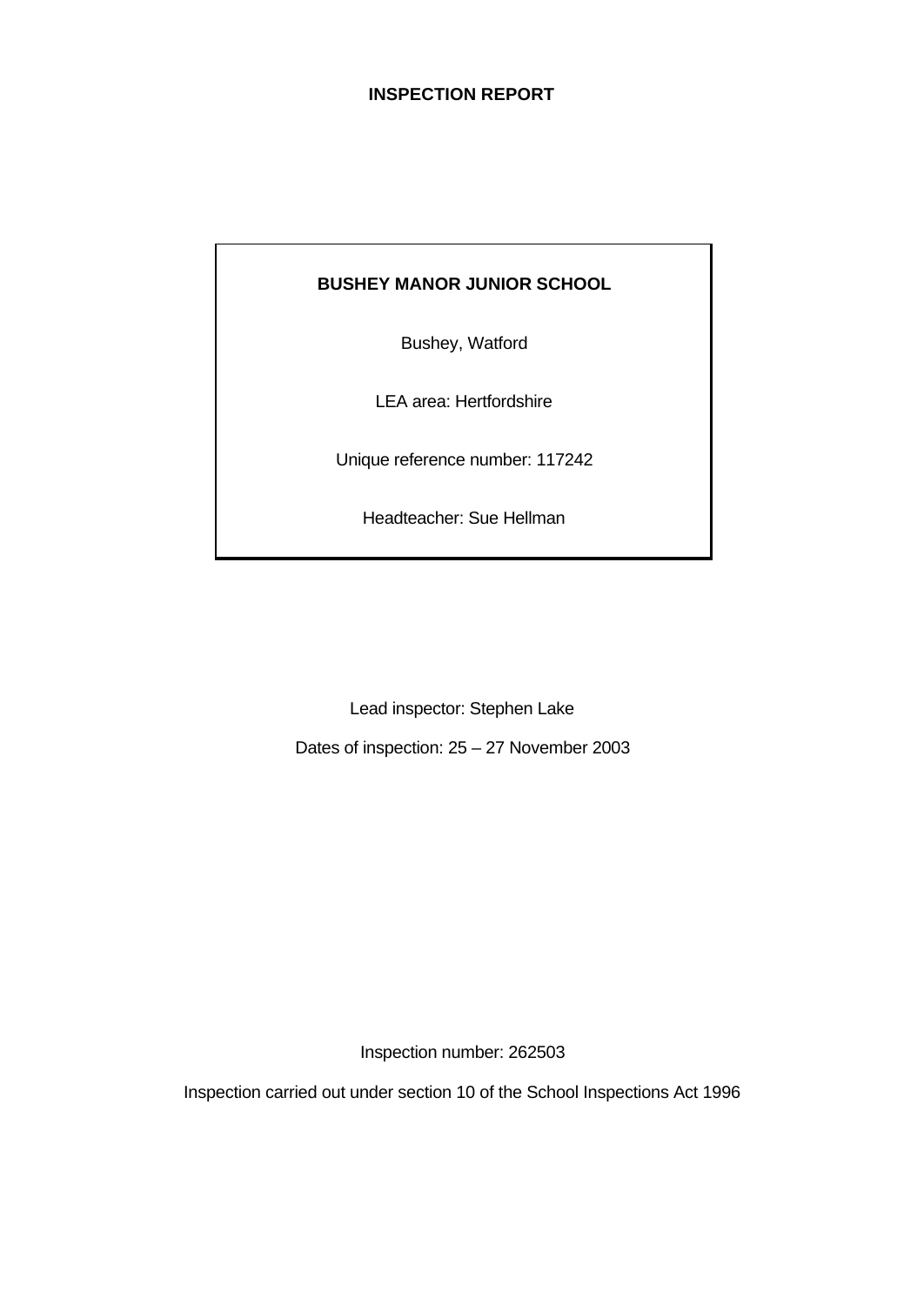### © Crown copyright 2004

This report may be reproduced in whole or in part for non-commercial educational purposes, provided that all extracts quoted are reproduced verbatim without adaptation and on condition that the source and date thereof are stated.

Further copies of this report are obtainable from the school. Under the School Inspections Act 1996, the school must provide a copy of this report and/or its summary free of charge to certain categories of people. A charge not exceeding the full cost of reproduction may be made for any other copies supplied.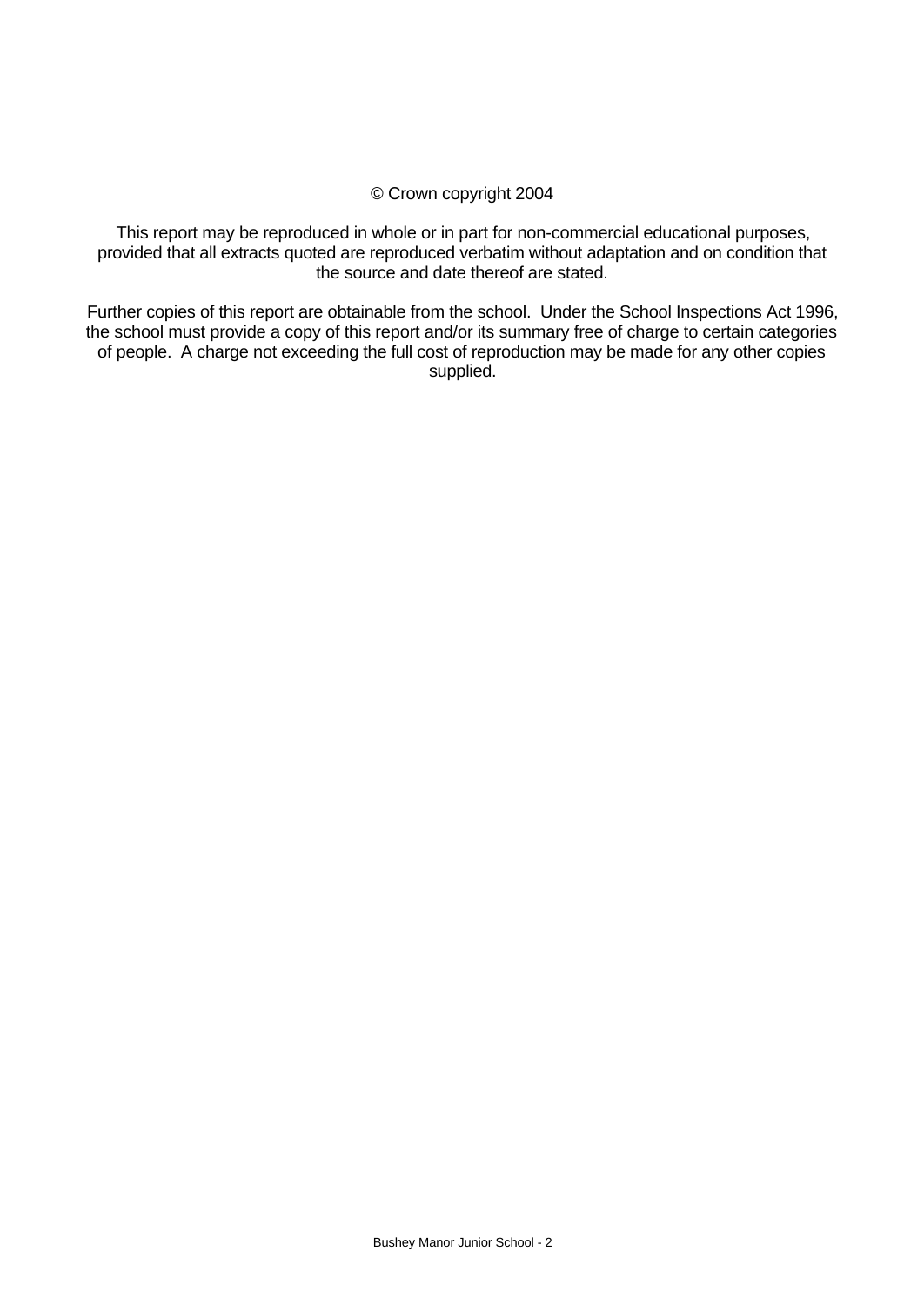# **INFORMATION ABOUT THE SCHOOL**

| Type of school:              | Junior                           |
|------------------------------|----------------------------------|
| School category:             | Community                        |
| Age range of pupils:         | $7 - 11$ years                   |
| Gender of pupils:            | Mixed                            |
| Number on roll:              | 170                              |
| School address:              | Grange Road                      |
| Postcode:                    | <b>Bushey</b><br><b>WD23 2QL</b> |
| Telephone number:            | 01932 226362                     |
| Fax number:                  | 01923 219276                     |
| Appropriate authority:       | The Governors                    |
| Name of chair of governors:  | Mr John Bowtell                  |
| Date of previous inspection: | 1 February 1999                  |

## **CHARACTERISTICS OF THE SCHOOL**

This is a smaller than average junior school with 170 pupils on roll, fewer than at the time of the last inspection. Seventeen pupils are from minority ethic groups, which as a proportion is above average. The percentage of pupils believed to have English as an additional language is above average. One pupil is at an early stage of English language acquisition. Twenty seven pupils are on the school's register of special educational need, which as a proportion is below average. An eightplace unit for pupils with emotional and behavioural difficulties (EBD) is attached to the school. At the time of the inspection only two pupils are in this unit. Including those in the EBD unit four pupils have Statements of Special Educational Need. As a percentage this is above the national average.

Over the last two school years the turnover of staff has been very high. This is due to a large number of supply staff who have not always stayed very long. The headteacher has been rigorous in ensuring that teachers are of a sufficiently high quality and this has contributed to the high turnover. In other cases the change of teachers has been for personal reasons. The high cost of housing in the area makes it difficult to recruit staff. The local education authority has supported the school during the last few months and helped recruit teachers. At the time of the inspection, although the school had a full complement of teachers, four of these were absent due to illness during the inspection and their classes were taught by temporary teachers. Most pupils join the school from the feeder infant school. Attainment on entry to the school is above average and is rising over time.

In 2003 the school received an award for achievement.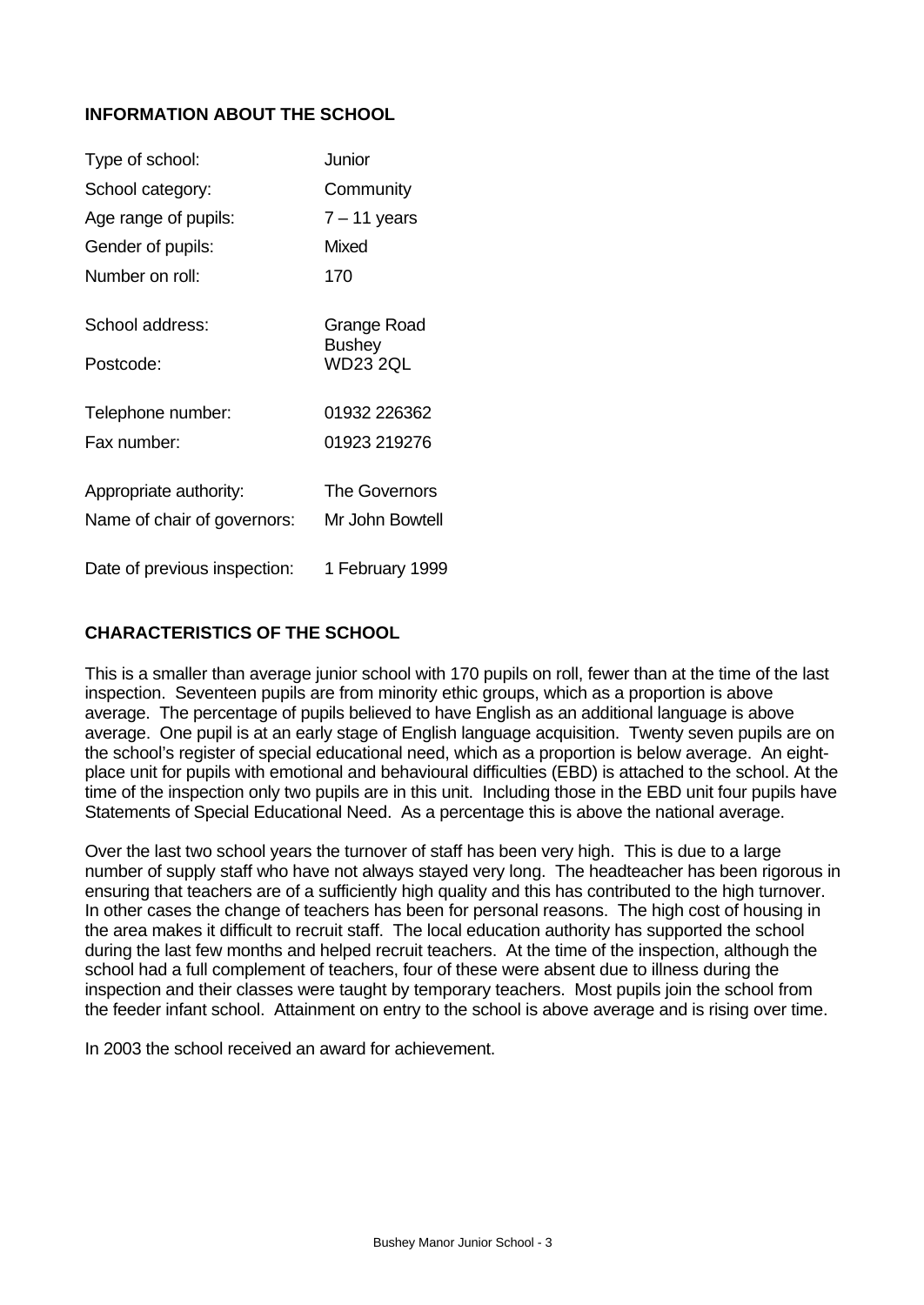# **INFORMATION ABOUT THE INSPECTION TEAM**

| Members of the inspection team |                        |                | <b>Subject responsibilities</b>             |
|--------------------------------|------------------------|----------------|---------------------------------------------|
| 22191                          | Stephen Lake           | Lead inspector | Science                                     |
|                                |                        |                | Information and communication<br>technology |
| 12289                          | Sue Burgess            | Lay inspector  |                                             |
| 33006                          | <b>Carol Breakwell</b> | Team inspector | English                                     |
|                                |                        |                | Geography                                   |
|                                |                        |                | History                                     |
|                                |                        |                | Religious education                         |
| 20314                          | Don Kimber             | Team inspector | <b>Mathematics</b>                          |
|                                |                        |                | Art and design                              |
|                                |                        |                | Design and technology                       |
|                                |                        |                | <b>Music</b>                                |
|                                |                        |                | Physical education                          |

The inspection contractor was:

Parkman Ltd in association with *PkR* 35 Trewartha Park Weston-Super-Mare North Somerset BS23 2RT

Any concerns or complaints about the inspection or the report should be made initially to the inspection contractor. The procedures are set out in the leaflet *'Complaining about Ofsted Inspections'*, which is available from Ofsted Publications Centre (telephone 07002 637833) or Ofsted's website (www.ofsted.gov.uk).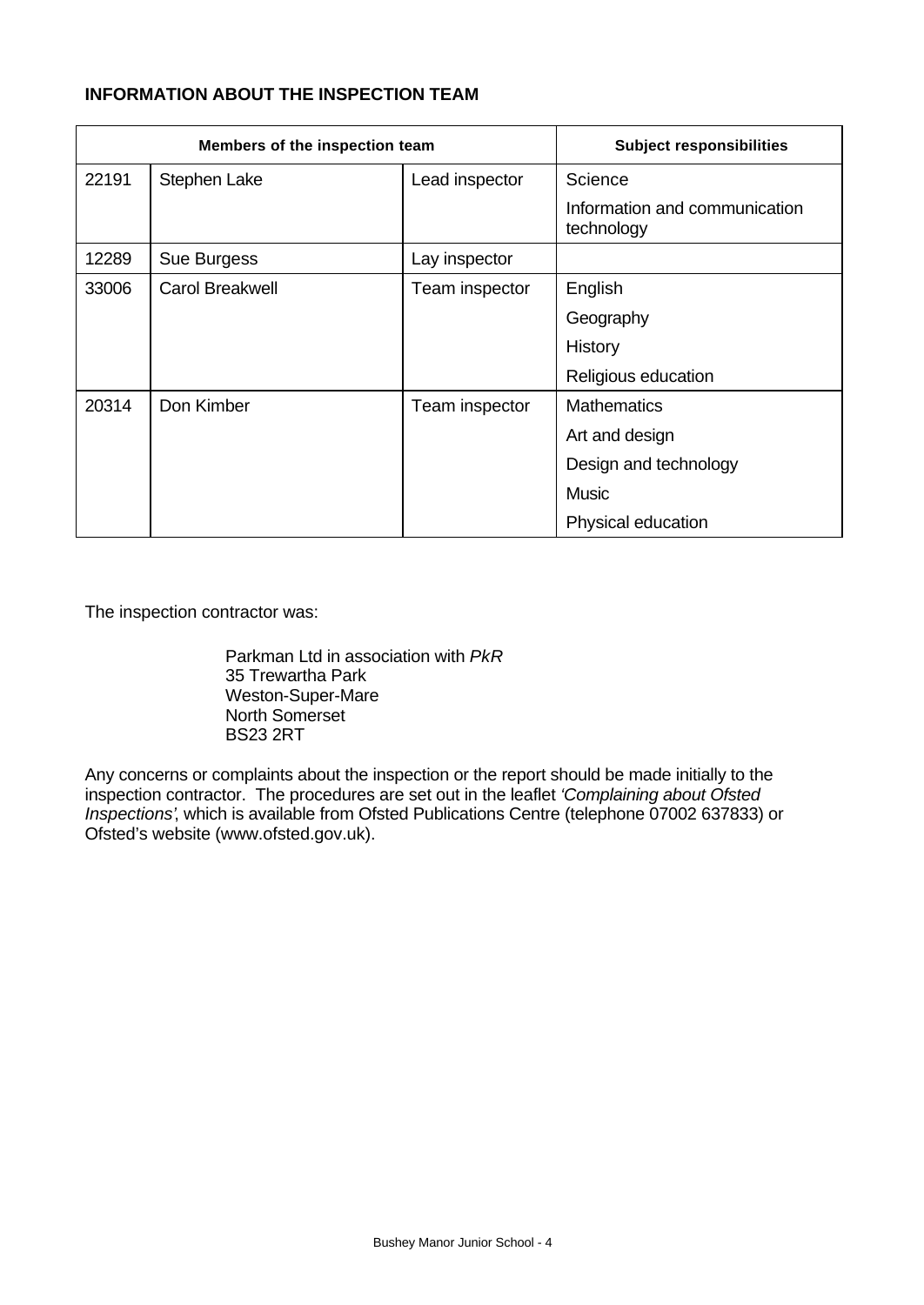# **REPORT CONTENTS**

|                                                           | Page |
|-----------------------------------------------------------|------|
| <b>PART A: SUMMARY OF THE REPORT</b>                      | 6    |
| <b>PART B: COMMENTARY ON THE MAIN INSPECTION FINDINGS</b> |      |
| <b>STANDARDS ACHIEVED BY PUPILS</b>                       | 8    |
| Standards achieved in areas of learning and subjects      |      |
| Pupils' attitudes, values and other personal qualities    |      |
| <b>QUALITY OF EDUCATION PROVIDED BY THE SCHOOL</b>        | 11   |
| Teaching and learning                                     |      |
| The curriculum                                            |      |
| Care, guidance and support                                |      |
| Partnership with parents, other schools and the community |      |
| <b>LEADERSHIP AND MANAGEMENT</b>                          | 15   |
| <b>PART C: THE QUALITY OF EDUCATION IN SUBJECTS</b>       | 18   |
| <b>SUBJECTS IN KEY STAGE 2</b>                            |      |
| <b>PART D: SUMMARY OF THE MAIN INSPECTION JUDGEMENTS</b>  | 25   |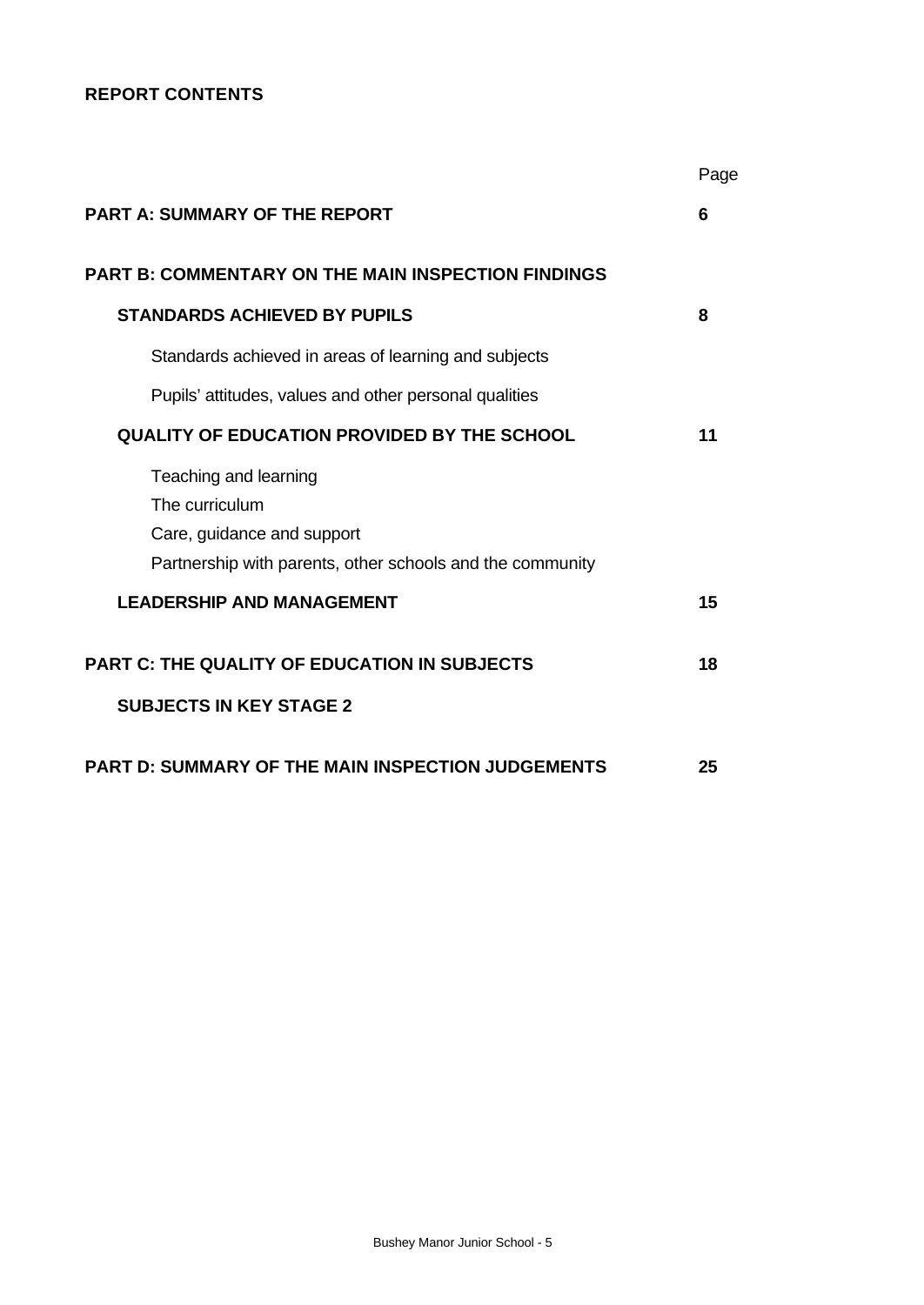# **PART A: SUMMARY OF THE REPORT**

# **OVERALL EVALUATION**

This school has had a very troubled past 12 months with many changes of staff, and during this time it has not been effective. This has now changed and as a result of the **good** teaching the school now provides a **satisfactory** standard of education. Standards are rising and pupils are achieving **satisfactorily** in most year groups. However, although the governance of the school is satisfactory, the overall leadership and management are unsatisfactory. As a result of the recent improvements, the school gives **satisfactory** value for money.

The school's main strengths and weaknesses are:

- The provision for pupils with special educational needs is very good.
- The care and support of pupils are very good.
- The behaviour and attitudes of the pupils are good as a result of the good provision for their spiritual, moral, social and cultural development.
- The quality of teaching is good and learning-support assistants make a good contribution.
- Although attainment is at least satisfactory at the age of 11 and getting better rapidly. achievement is still unsatisfactory in English and mathematics at this age.
- Certain elements of the leadership and management of the school are unsatisfactory.
- Links with other schools are a significant strength and are supporting the school very well in difficult circumstances.
- The provision for information and communication technology (ICT) is unsatisfactory.

Improvement since the last inspection is unsatisfactory. Standards of attainment are slightly better but have not improved as rapidly as standards nationally. The decline of the last few years in English has been halted. Most of the issues from the last inspection have been dealt with satisfactorily, although ICT has not improved enough. However, the quality of leadership and management has declined significantly and limits the capacity for improvement.

| <b>Results in National</b><br>Curriculum tests at the end |      | similar schools |      |      |
|-----------------------------------------------------------|------|-----------------|------|------|
| of Year 6, compared with:                                 | 2001 | 2002            | 2003 | 2003 |
| English                                                   |      | B               |      |      |
| <b>Mathematics</b>                                        |      |                 |      |      |
| Science                                                   |      |                 |      |      |

# **STANDARDS ACHIEVED**

*Key: A - well above average; B – above average; C – average; D – below average; E – well below average Similar schools are those whose pupils attained similarly at the end of Year 2.*

The table above shows that, although standards attained by the end of Year 6 in 2003 were average or better, when they are compared with those in schools where pupils attained similar standards at the end of Year 2, achievement is poor. Standards in English have fallen steadily for three years. However, in the 2003 cohort many pupils joined the school after the age of seven. When the standards of those pupils who have been at the school for the whole four years are looked at then achievement is satisfactory overall but unsatisfactory in English and mathematics. Achievement has improved significantly this year as a result of the good teaching from the more stable staff.

Standards in English and mathematics are **average**. Standards in science are **above average** and pupils are achieving **satisfactorily**. Standards in religious education are **good** and standards in ICT are **average**. Pupils in Year 6 are making **good** progress and, although their achievement is still not good enough compared to their attainment at age seven, it is improving rapidly, and when compared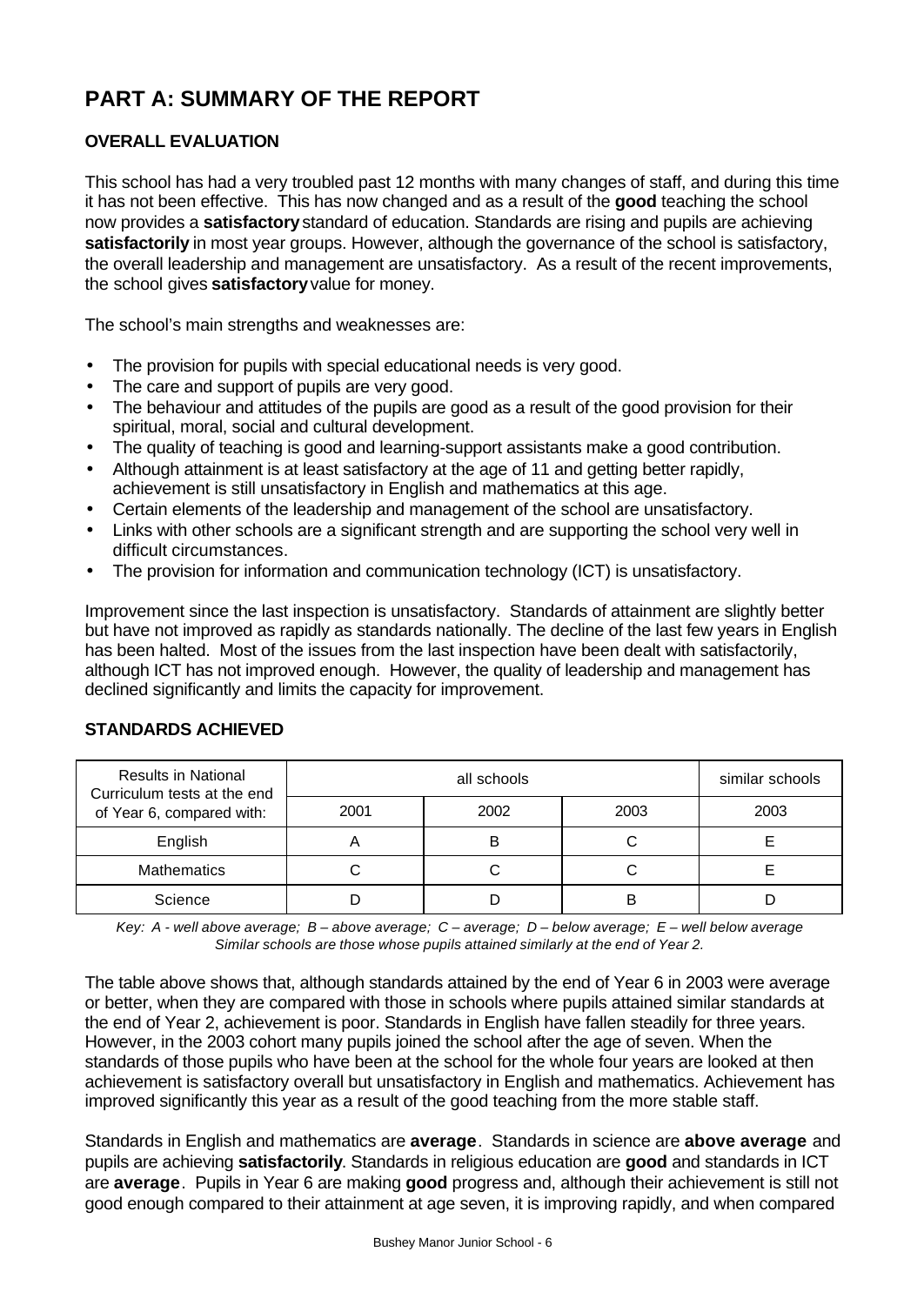to their attainment over the last few years pupils are achieving satisfactorily. Pupils with special educational needs are achieving well in relation to the targets set for them. The trend in the school's results is in line with the national trend, but targets for attainment in English and mathematics were not met in 2003.

The provision for pupils' personal development including **their spiritual**, **moral and social** development is **good**.As a result pupils have **good** attitudes to school and behave **well.** Attendance is **satisfactory**.

## **QUALITY OF EDUCATION**

The quality of education is **satisfactory** overall. The curriculum is **satisfactory** with some good features; in particular the curriculum is enhanced by a **good** range of extra-curricular activities. The quality of teaching is **good** and a key factor in the improvement this term, although only a small amount of very good teaching was observed. The care and welfare of pupils are **good**, with many **very good** features that support learning well. Links with parents are **satisfactory** and links with other schools are very good.

## **LEADERSHIP AND MANAGEMENT**

Overall the leadership and management are **unsatisfactory** at present. School records show that management was effective in the last 18 months, especially in dealing with the high amount of unsatisfactory teaching that held down achievement in the last school year. However, the many changes of staff have been a barrier to improvement. The headteacher currently has an unrealistic workload which reduces her effectiveness. This is partly as a result of unsatisfactory leadership at various levels in the school, insufficient delegation to, or empowerment of, subject leaders, and a leadership team that is not operating effectively. The key element is that leadership and management are too concerned with systems rather than people at present. The leadership of the special educational needs unit is **very good**. The governance of the school is **satisfactory**. A significant aid to the improvement taking place at present is the **very good** support from the local education authority and from a group of local heads.

# **PARENTS' AND PUPILS' VIEWS OF THE SCHOOL**

Taking all factors into consideration parents are **satisfied** with the school, although very concerned about approaching it and about the standards in reading and writing. However, a number of parents took pupils away from the school last year. Pupils like the school; during the inspection many said that lessons are fun and they enjoy learning.

### **IMPROVEMENTS NEEDED**

The most important things the school should do to improve are:

- Raise standards in English, mathematics and ICT so that pupils are achieving satisfactorily.
- Improve the quality of leadership and management across the school.
- Seek further ways of stabilising the supply of teachers.
- Improve the provision for ICT including its use in all subjects.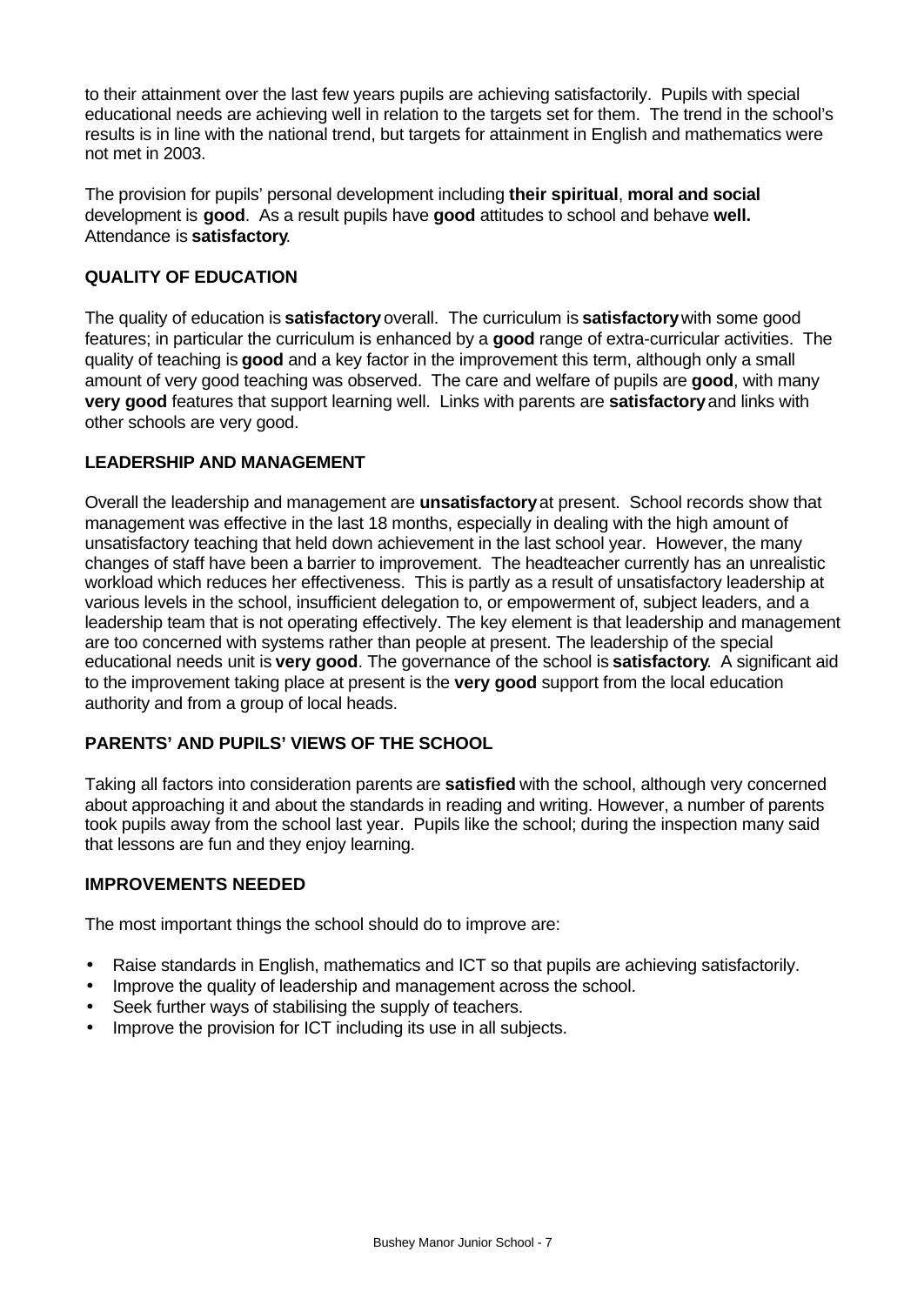# **PART B: COMMENTARY ON THE INSPECTION FINDINGS**

# **STANDARDS ACHIEVED BY PUPILS**

## **Standards achieved in areas of learning, subjects and courses**

The standards attained by pupils are broadly average but improving. In relation to their prior attainment pupils' achievement is improving. Although achievement is still not good enough overall in English and mathematics at the age of 11, many pupils are achieving satisfactorily and the situation is improving rapidly as a result of the good teaching now in place.

#### **Main strengths and weaknesses**

- Pupils are not achieving well enough in English and mathematics by the age of 11 although achievement is satisfactory compared to attainment at the end of Year 3.
- Standards in science and religious education are good.
- Pupils with special educational needs achieve well.
- More-able pupils do not all achieve well enough.
- The high turnover of teachers has been a barrier to achievement, but the more stable teaching staff has improved this.

#### **Commentary**

#### *Standards in national tests at the end of Year 6 – average point scores in 2003*

| Standards in:      | School results | National results |
|--------------------|----------------|------------------|
| English            | 26.9 (28.4)    | 26.8(27)         |
| <b>Mathematics</b> | 27.3 (26.9)    | 26.7(26.8)       |
| Science            | 29.6 (28)      | 28.6 (28.3)      |

*There were 56 pupils in the year group. Figures in brackets are for the previous year.*

- 1. The table above shows the standards attained by pupils in the 2003 national assessments. When these are compared with the results from schools where pupils had similar scores at the age of seven, achievement in English and mathematics is very unsatisfactory. Achievement in science is satisfactory. However, this only tells part of the story in this school. The detailed analysis shows that the pupils who were at the school continuously from the age of seven to the age of 11 did better. For this group of pupils achievement is broadly satisfactory. The large number of pupils who joined the school over that four-year period had generally achieved lower standards at the age of seven and this is not fully recognised in the published results. Standards have fallen since the last inspection due to the high turnover of teachers and the unsatisfactory teaching at times during that period. However, over time the trend in the school's results is broadly in line with the national trend. Ambitious targets were set for attainment in English and mathematics in 2003 and the school failed to reach these targets.
- 2. The situation is changing rapidly. Inspection evidence shows that the good teaching that pupils now have access to is improving the progress that pupils are making, and standards in Year 6 are rising rapidly. Although not yet at the above average level that would be expected from pupils who had similar scores at the age of seven, attainment overall is at least satisfactory, with many pupils' work above average.
- 3. Inspection evidence supports the school's own assessment data that shows that pupils in Year 5 are achieving satisfactorily. At the time of the inspection some more-able pupils in Year 3 are not achieving as well as they could in mathematics, as the curriculum is not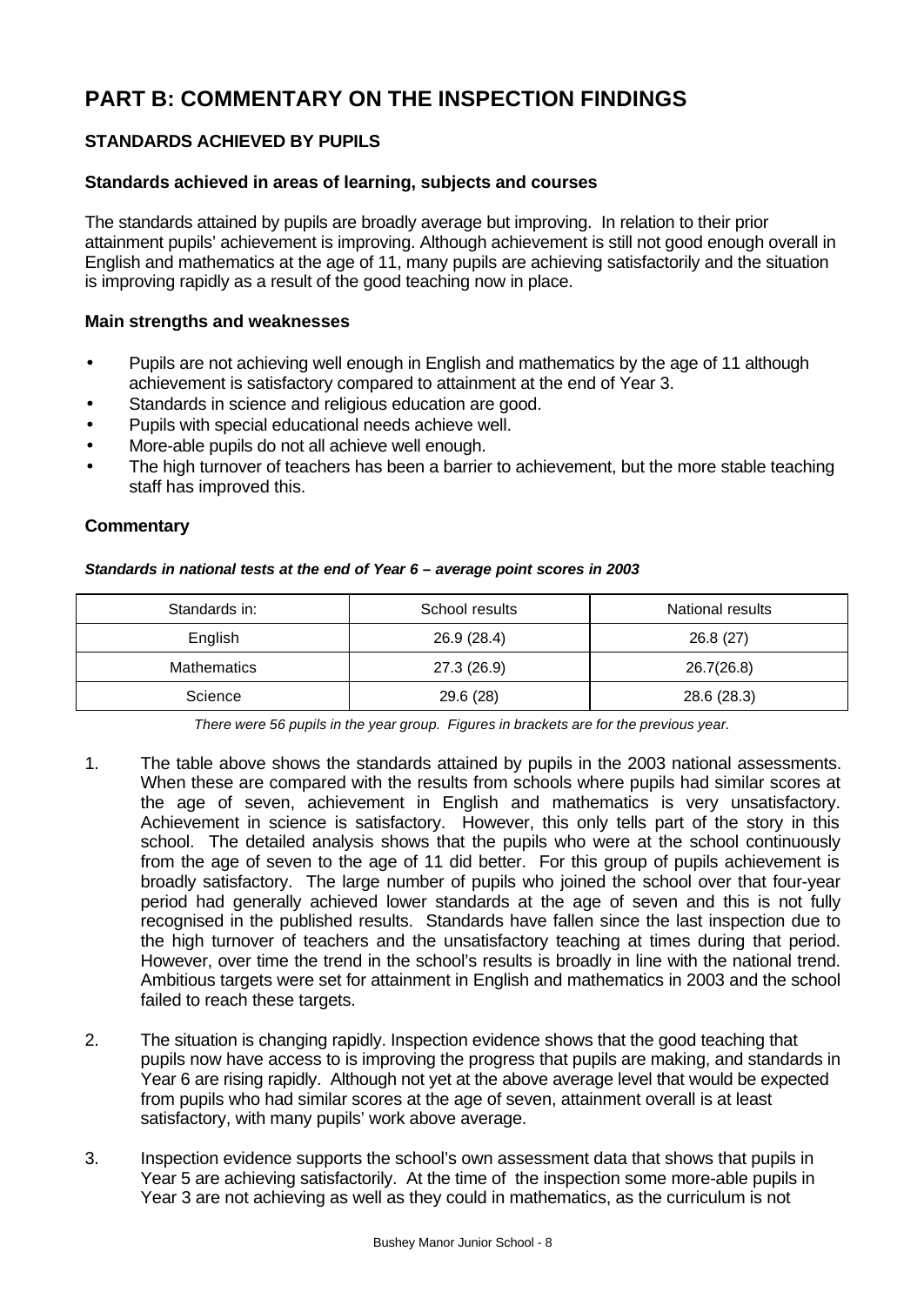managed effectively enough to ensure that they receive work that builds upon their prior attainment at the age of seven.

4. The table below shows the overall inspection judgements.

| Subject                | Judgements at the                                                                                                                                                                                                                                                                                                                                                                                 | National        | Attainment for the                                                    | Comments                                                                                                                                                                                                                                                                                                                                                             |
|------------------------|---------------------------------------------------------------------------------------------------------------------------------------------------------------------------------------------------------------------------------------------------------------------------------------------------------------------------------------------------------------------------------------------------|-----------------|-----------------------------------------------------------------------|----------------------------------------------------------------------------------------------------------------------------------------------------------------------------------------------------------------------------------------------------------------------------------------------------------------------------------------------------------------------|
|                        | last inspection                                                                                                                                                                                                                                                                                                                                                                                   | assessments for | current Year 6                                                        |                                                                                                                                                                                                                                                                                                                                                                      |
|                        |                                                                                                                                                                                                                                                                                                                                                                                                   | 2003            | cohort                                                                |                                                                                                                                                                                                                                                                                                                                                                      |
| English                | Above average, with<br>pupils making good<br>progress. Evidence to<br>support this<br>judgement came from<br>the 1998 national<br>assessments.<br>However results of the<br>1999 national<br>assessments of this<br>group of pupils scores<br>were a little lower<br>than those of 1998<br>and indications are<br>that attainment was<br>closer to average at<br>the end of the<br>academic year. | Average.        | Average but<br>improving.                                             | In comparison with their<br>attainment at the end of Year<br>3 pupils are achieving<br>satisfactorily, but compared<br>to their attainment at the age<br>of seven pupils are not<br>achieving well enough. An<br>examination of pupils' books<br>shows that this situation is<br>getting better and<br>achievement is improving as<br>a result of the good teaching. |
| Mathematics            | Above average, with<br>pupils making good<br>progress. 1999<br>scores were a little<br>lower than those of<br>1998 and indications<br>are that attainment<br>was closer to average<br>at the end of the<br>academic year.                                                                                                                                                                         | Average.        | Average but<br>improving with many<br>working above<br>average.       | Pupils are not achieving well<br>enough compared to their<br>attainment at the age of<br>seven, but they are achieving<br>well in many lessons as a<br>result of the improved<br>teaching.                                                                                                                                                                           |
| Science                | Average                                                                                                                                                                                                                                                                                                                                                                                           | Above average.  | Above average.                                                        | Pupils have a good<br>knowledge and<br>understanding of scientific<br>facts, but their understanding<br>of the investigation process<br>is only average. Attainment<br>in science has improved<br>since the last inspection.                                                                                                                                         |
| <b>ICT</b>             | Below average with<br>unsatisfactory<br>progress.                                                                                                                                                                                                                                                                                                                                                 | N/A             | Average, with pupils<br>making satisfactory<br>progress.              | Improvement since the last<br>inspection has been good,<br>but the limited resources<br>mean that some pupils in the<br>lower half of the school are<br>not making enough progress<br>at present.                                                                                                                                                                    |
| Religious<br>education | High in relation to the<br>requirements of the<br>locally agreed<br>syllabus.                                                                                                                                                                                                                                                                                                                     | N/A             | Above the standards<br>required in the<br>locally agreed<br>syllabus. | Standards have fallen slightly<br>in line with other aspects of<br>the school's work, but<br>achievement remains<br>satisfactory.                                                                                                                                                                                                                                    |

5. It is not possible to make reliable judgements on other subjects in this inspection, but the samples examined indicate that all work is at least satisfactory.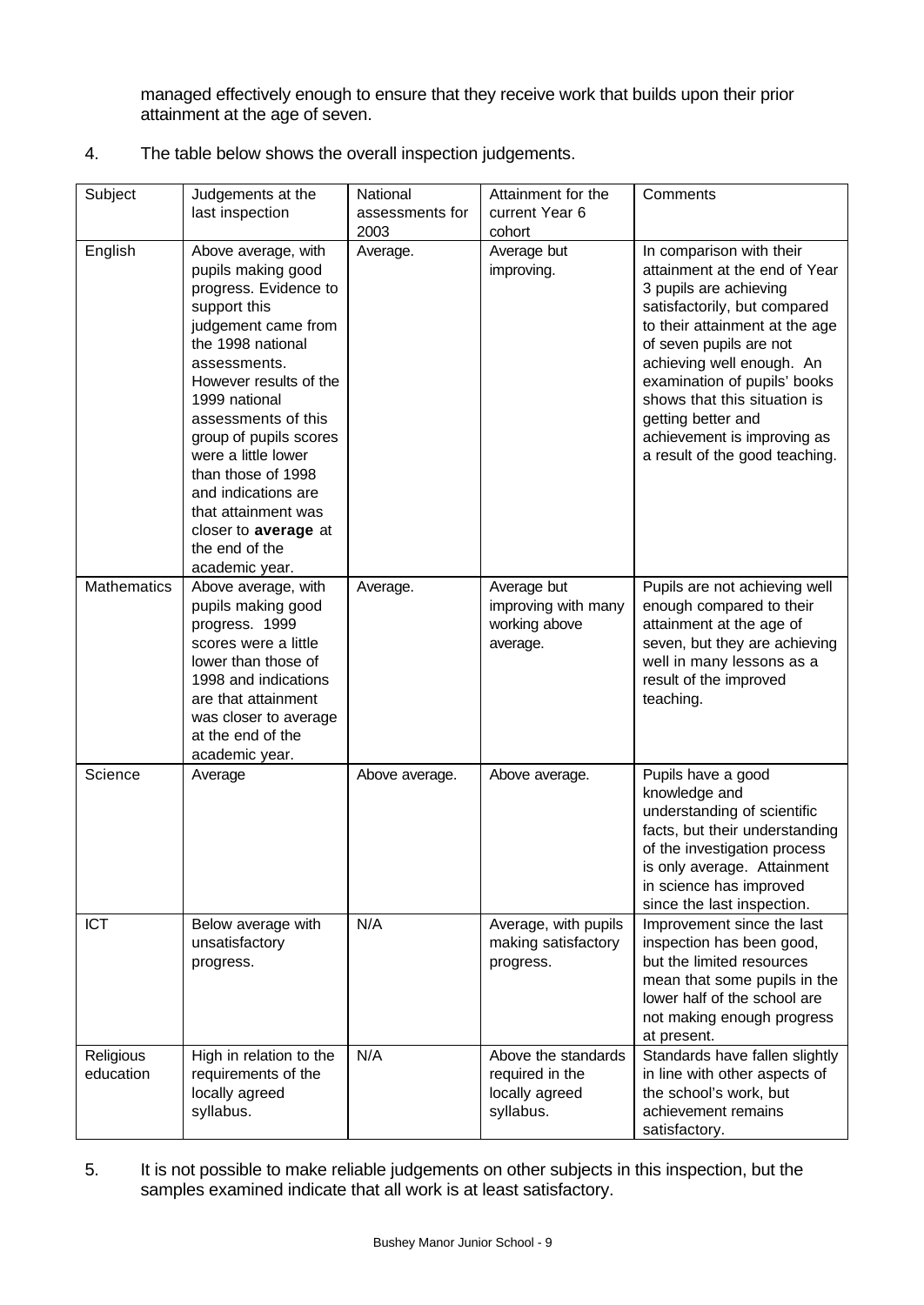- 6. The **good** support for pupils with special educational needs enables them to achieve well as they pass through the school. This includes those in the unit for pupils with EBD. Many of these pupils join the school at different times and their attainment can affect the national assessments adversely. Almost all of them are boys and this affects the relative attainment of boys and girls. As a result girls overall attain higher than boys. In view of the fact that this is a specific problem created by the effect of pupils in the unit for pupils with EBD, this is not a particular weakness. The school monitors this and teachers are aware of the need to ensure that boys' performance improves.
- 7. More-able pupils do not always make as much progress as they should due to the variations in planning to meet their needs.

## **Pupils' attitudes, values and other personal qualities**

Pupils' attitudes to school are **good** and behaviour is **good**. Attendance is **satisfactory**. The provision for the spiritual, moral, social and cultural development of pupils is **good**.

#### **Main strengths and weaknesses**

- Pupils behave well as a result of the good behaviour-management policy that has been put into place.
- Relationships are good.
- The rate of exclusions last year was high but is now much better.

#### **Commentary**

8. Attendance is satisfactory and is in line with that of other schools. Suitable systems are in place to promote good attendance. Pupils generally arrive punctually in school and in lessons. As a result they are ready to learn.

#### *Attendance in the latest complete reporting year (%)*

| Authorised absence |     | Unauthorised absence |     |
|--------------------|-----|----------------------|-----|
| School data        | 5.6 | School data          |     |
| National data      |     | National data        | J.4 |

*The table gives the percentage of half days (sessions) missed through absence for the latest complete reporting year.*

- 9. Pupils have many good opportunities to explore beliefs and values and to understand emotions. The programme for their personal, social and health education is followed well. Teachers value pupils' questions and promote in lessons a culture of respect. Pupils are encouraged to make links through their learning and this helps attainment as they understand the purpose of what they are doing. Religious education is used effectively to encourage pupils to explore beliefs and values. This makes a **good** contribution to their spiritual development.
- 10. In the recent past behaviour was a significant problem in the school. In order to deal with this at a time when many changes of teacher were occurring, the behaviour management policy was revised as part of the **good** provision for pupils' moral development. This has proved to be very effective. Parents and pupils comment on the improvement in behaviour. The clear rules for behaviour are enforced consistently by all adults in the school. This provision of a clear moral code encourages pupils to think through the consequences of their actions and to respect others' needs and interests. This supports their moral development and has enabled them to learn more effectively as a result of the calmer classrooms. However, one consequence of the new system was an increase in exclusions as the new rules were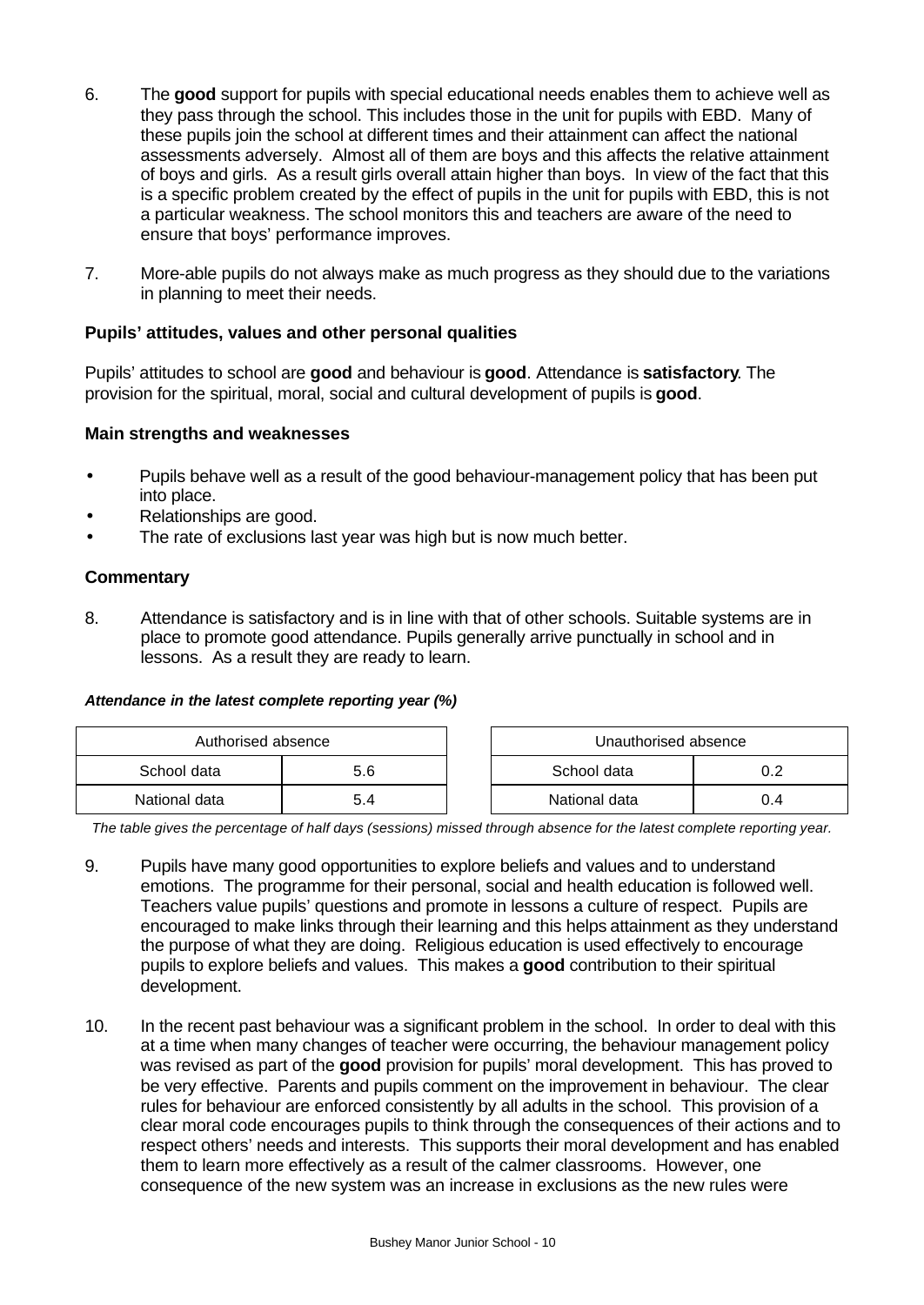applied. Relationships in the school are good. Pupils say that there is someone that they trust who they can turn to when they need help.

## **Ethnic background of pupils**

| Categories used in the Annual School Census | No of pupils<br>on roll | Number of<br>fixed period<br>exclusions | Number of<br>permanent<br>exclusions |
|---------------------------------------------|-------------------------|-----------------------------------------|--------------------------------------|
| White - British                             | 153                     |                                         |                                      |
| White – any other White background          |                         |                                         |                                      |
| Mixed - White and Black Caribbean           |                         |                                         |                                      |
| Mixed - any other mixed background          |                         |                                         |                                      |
| Asian or Asian British - Indian             |                         |                                         |                                      |
| Chinese                                     |                         |                                         |                                      |
| No ethnic group recorded                    | 33                      |                                         |                                      |

*The table gives the number of exclusions, which may be different from the number of pupils excluded.*

- 11. The school makes **good** provision for the social development of pupils. The effect of this can be seen in the orderly community in which pupils work well together. The residential visits help to promote a feeling of community and opportunities to take responsibility prepare pupils well for life outside the school. The school council enables pupils to experience part of the democratic process, although they do not feel that enough notice is taken of their views. However, inspection evidence shows that an outdoor play area came about as a result of the school listening to pupils' views.
- 12. Many **good** opportunities are provided to develop pupils' cultural understanding. Through religious education pupils learn about different cultures and beliefs, and this makes a good contribution to their understanding in geography and history. Pupils' awareness of their own and other cultures was clearly demonstrated through the good contributions made by individual classes to the school harvest festival that was observed on the preliminary visit.

# **QUALITY OF EDUCATION PROVIDED BY THE SCHOOL**

The quality of education provided is **satisfactory** with some strong features**.** Many of the concerns noted by the headteacher last year have been dealt with. The quality of teaching is **good**.The quality of the curriculum is **satisfactory**. Pupils are cared for and supported **well**. Although many parents express concerns about the school, links with parents are **satisfactory**.The **very good** links with other local schools make a significant contribution to the quality of education.

### **Teaching and learning**

The quality of teaching is **good**.As a result of this, pupils are learning **well**. This has not been the case in the recent past and the improvement in the quality of teaching is significant in the improvement in achievement this year. The procedures for assessing pupils are **good**, but the information gained is not always used effectively.

### **Main strengths and weaknesses**

- Teachers insist on high standards of behaviour.
- Teachers have a good understanding of the subjects they teach.
- Learning-support assistants make a good contribution to the quality of teaching.
- The teaching of pupils with special educational needs is very good.
- The high turnover and high absence rate of teachers result in some inconsistency.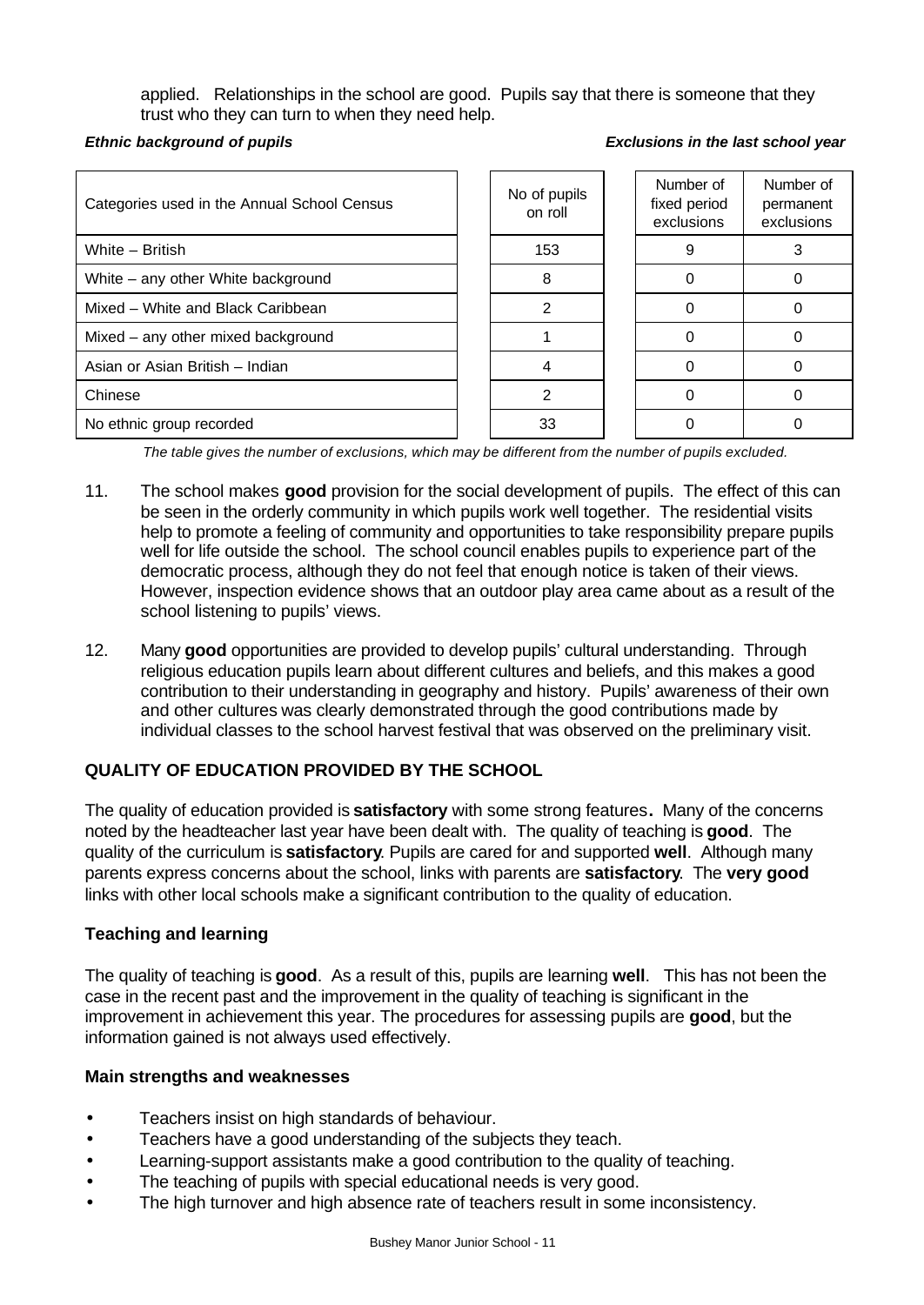• The temporary teachers employed by the school make a good contribution to pupils' learning.

#### **Commentary**

- 13. Teachers apply the new behaviour policy consistently and insist upon high standards of behaviour. This has a beneficial effect upon pupils' learning. They are ready to learn and listen attentively as a result. The high expectations are seen in the well-set-out pupil books and the large quantities of work completed. In mathematics the clear setting out of work helps pupils to see, for example, how digits have different values according to their position. Mistakes are easy to see and so can be corrected more easily.
- 14. Teachers have a good understanding of the subjects they teach. As a result many make good links between subjects that promote good learning by the pupils. Teachers seek ways to make lessons more interesting and enjoyable. A number of pupils spoken to said that learning is *'fun'*. The stimulating lessons are a key factor in the good achievement seen in many areas.
- 15. Over half of the teaching observed was good or better and no unsatisfactory teaching was observed. The table below shows the percentages of lessons observed that fell into each category.

| Excellent | Very good | Good     | Satisfactory | Unsatisfactory | Poor | Very Poor |
|-----------|-----------|----------|--------------|----------------|------|-----------|
|           | 3(9%)     | 18 (56%) | (34%)        |                |      |           |

#### *Summary of teaching observed during the inspection in 32 lessons*

*The table gives the number of lessons observed in each of the seven categories used to make judgements about lessons; figures in brackets show percentages where 30 or more lessons are seen.*

- 16. The teaching of pupils in the EBD unit by the special educational needs coordinator (SENCO) is **very good.** She has great understanding of their particular needs. Pupils are helped by her supportive but firm approach, and her ability to identify the challenges they feel, which impede their learning. As a result these pupils achieve well in relation to the targets set for them and are included in almost all of the normal lessons in the school. Again the learning support assistants make a very good contribution to the learning of these pupils through the knowledgeable support that they give. Learning support assistants liaise closely with class teachers and help to record the progress made by pupils.
- 17. At the time of the inspection four teachers were away. The experienced temporary teachers are given good support by learning-support assistants who know the pupils well. As a result a lot of the teaching by the temporary staff was good and contributed to the pupils' learning well in those lessons. However, an examination of pupils' books shows that, where lessons are taken by temporary teachers, who are only in the school for a short time, work is not always matched to the needs of all pupils, especially the most able. An investigation showed that the biggest problem is that the temporary teachers are not always given enough information about the pupils and consequently have to spend several lessons assessing what they already know. The teachers observed during the inspection had put a great deal of effort into ensuring that they were meeting the needs of pupils, but this is not always the case. The management and induction of temporary staff are areas for improvement. However, during this inspection the contribution made to pupils' learning by the temporary staff was good. A key factor in this is the very good knowledge that the learning support assistants have of the pupils and which they share with the temporary teachers.

#### **The curriculum**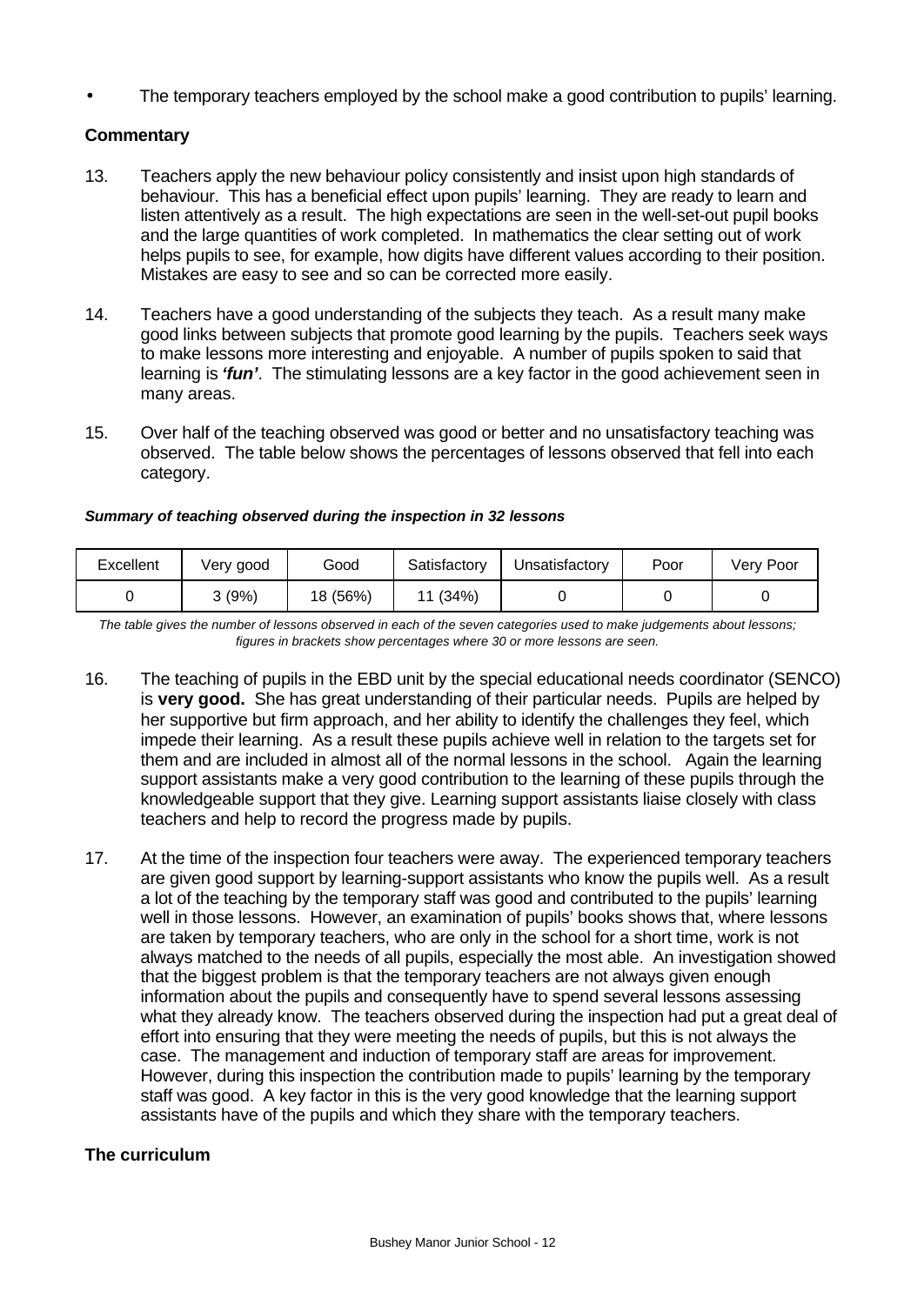The curriculum provision is **satisfactory**; it is broad and balanced, meets statutory requirements, fulfils the aims of the school and is accessible to all pupils. A wide variety of school visits, visitors and a good range of extra-curricular activities further enhance these. The quality of the accommodation offered along with the range of resources is satisfactory.

## **Main strengths and weaknesses**

- A curriculum map provides good cross-curricular links.
- There is good provision for pupils with special educational needs.
- There is a good range of extra-curricular activities.
- Leadership and management of curriculum planning are unsatisfactory.

## **Commentary**

- 18. There is a curriculum map in place which ensures good links across the curriculum as well as continuity and progression, although it is more securely embedded in Years 5 and 6 than in Years 3 and 4. Long and medium-term planning is satisfactory in English and mathematics, but overall management of curriculum planning is not satisfactory, so that teachers, especially those who are working at the school on a temporary basis, are not always able to access these plans efficiently to ensure progress for all groups of pupils. The short-term planning available during the inspection was detailed and identified effective provision for the different needs of pupils. As a result, teaching and learning were good overall and pupils made progress.
- 19. There is **good** provision for pupils with special educational needs. They are always well supported in lessons, as classroom assistants and class teachers adopt approaches which help them to be fully involved in the lesson. There is also **very good** additional support, when appropriate, from the SENCO and the special educational needs teacher. The SEN teacher gives particular support to help pupils with language and literacy. The school ensures that all pupils, regardless of ability, gender or ethnicity, have equal access to the opportunities that the curriculum provides. Pupils in the special unit have access to a curriculum that is well planned and taught. This makes a very good contribution to the achievement of these pupils.
- 20. The curriculum is enriched by a wide range of extra-curricular activities. Outside visits are used well to extend learning. There are residential visits to the Isle of Wight and school camp, as well as to places of worship and those of historical or geographical interest. These motivate pupils well and make a good contribution to learning in all subjects.
- 21. The accommodation provided is satisfactory. Storage and display areas are functional, but opportunities are missed to enhance the learning environment with interesting, informative and creative displays. As a result pupils do not have enough examples of the standards expected of them.
- 22. Resources to support learning are satisfactory and have been improved recently with the allocation of an additional storage space and a teaching assistant to manage the resources. The school library is not adequate for the size of the school and is not well placed in the entrance hall. This limits it use and does not support learning in English well enough. However, action has been taken to improve this provision; there has been a recent audit by the Schools' Library Service and support from the local education authority English Team. As a result the range of fiction and non-fiction books will be updated and improved within this academic year and governors are aware of the need to enhance the provision for better independent study.
- 23. Accommodation is satisfactory overall. A recent valuable addition has been the provision of a separate base for Year 6, something which the pupils themselves greatly appreciate. The improved learning environment is already having a positive impact upon pupils' attitudes to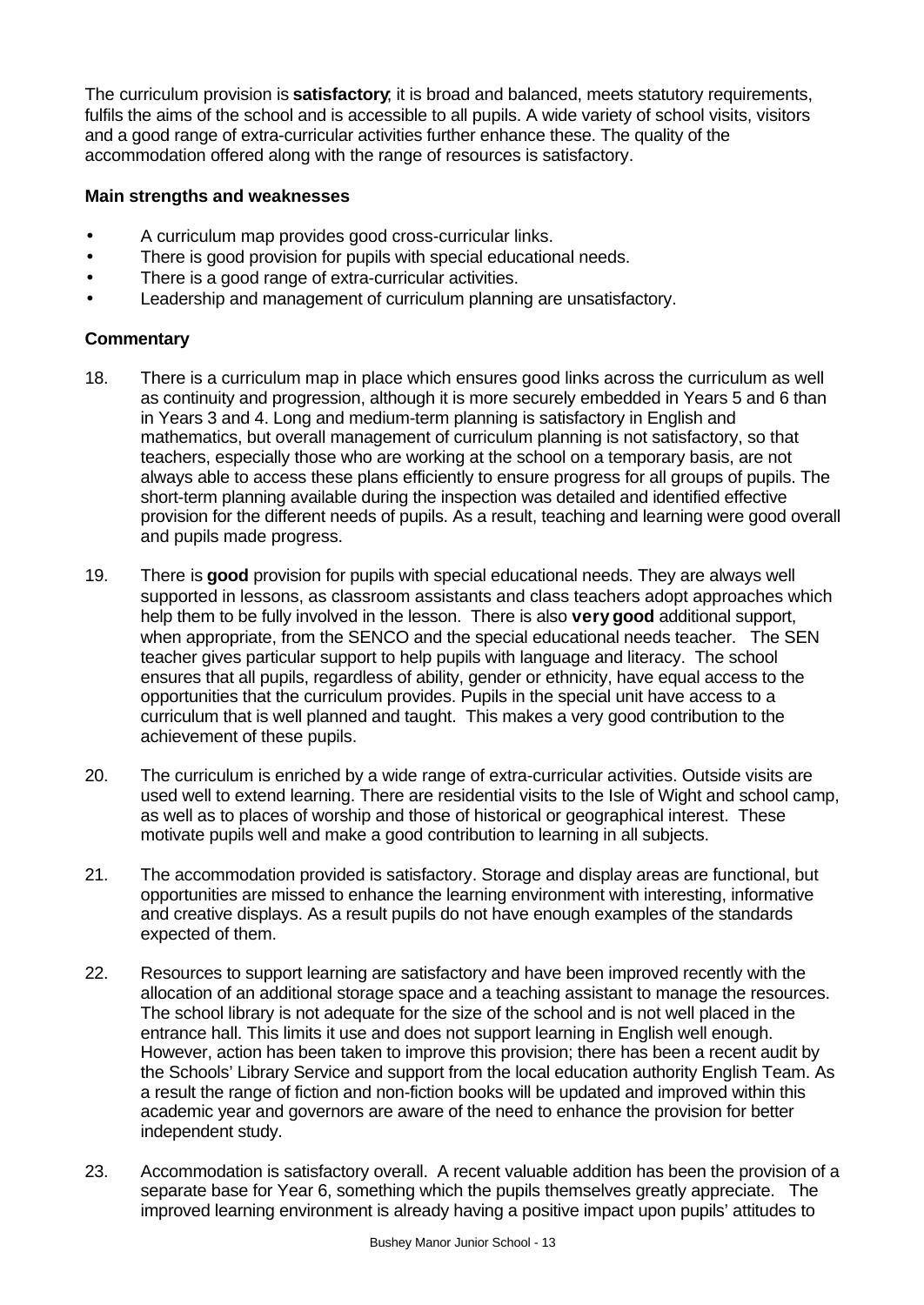learning and this is seen in the improving standards. There are plans to improve the library area in the main reception area so that it is more inviting and easier to use. The school has been successful in a bid to the Learning through Landscapes scheme for substantial funds to improve the playground. Work is due to start on this after Christmas.

## **Care, guidance and support**

The school makes **very good** provision for pupils' care, welfare, health and safety. It offers them **good** support, advice and guidance. Pupils are involved to a **satisfactory** extent in the life of the school.

## **Main strengths and weaknesses**

- The school provides a secure learning environment in which pupils feel safe and confident.
- The pastoral support given to pupils is very good.
- Induction arrangements are good.
- Pupils lack guidance on how their ideas might benefit the school.

### **Commentary**

- 24. Health, safety and security are given a high priority by the school, and pupils are well looked after. The safe learning environment is appreciated by parents and pupils and contributes to the quality of learning. Appropriate child-protection arrangements are in place and training is well organised so that all staff are up to date. The extensive grounds are kept tidy and litterfree, and the pupils clearly enjoy the amount of space they have.
- 25. The support given to pupils in their personal lives is very good. Induction procedures are well managed. Year 2 pupils from the link infant school visit for two half days at the end of the summer term and a buddy system is organised with Year 3. There is close liaison between the staff of the infant and junior schools with joint (please put in full also) on occasions and an exchange of relevant information between the special educational needs coordinators to ensure that pupils needs are met when they transfer between the schools.
- 26. The school council meets every week and gives pupils the opportunity to express their views and learn to respect other people's beliefs and opinions. However, pupils do not feel fully confident that their ideas will be listened to or know how their suggestions might be acted upon. One particularly positive way in which pupils were involved in the life of the school was when, together with parents, staff and governors, they helped to devise a new behaviour policy.

### **Partnership with parents, other schools and the community**

Links are **good** between the school, and local community. Links with parents are satisfactory. Many parents, however, **remain concerned** about some issues. Links are **very good** with other schools, and pupils greatly benefit from this close partnership.

### **Main strengths and weaknesses**

- A significant minority of parents lack confidence in key aspects of the work of the school.
- Very good links with other schools help to make transfer smooth for pupils and provide useful support for staff.
- The school has worked hard to promote an effective partnership with parents.
- Effective links with the wider community make a positive contribution to pupils' learning.

# **Commentary**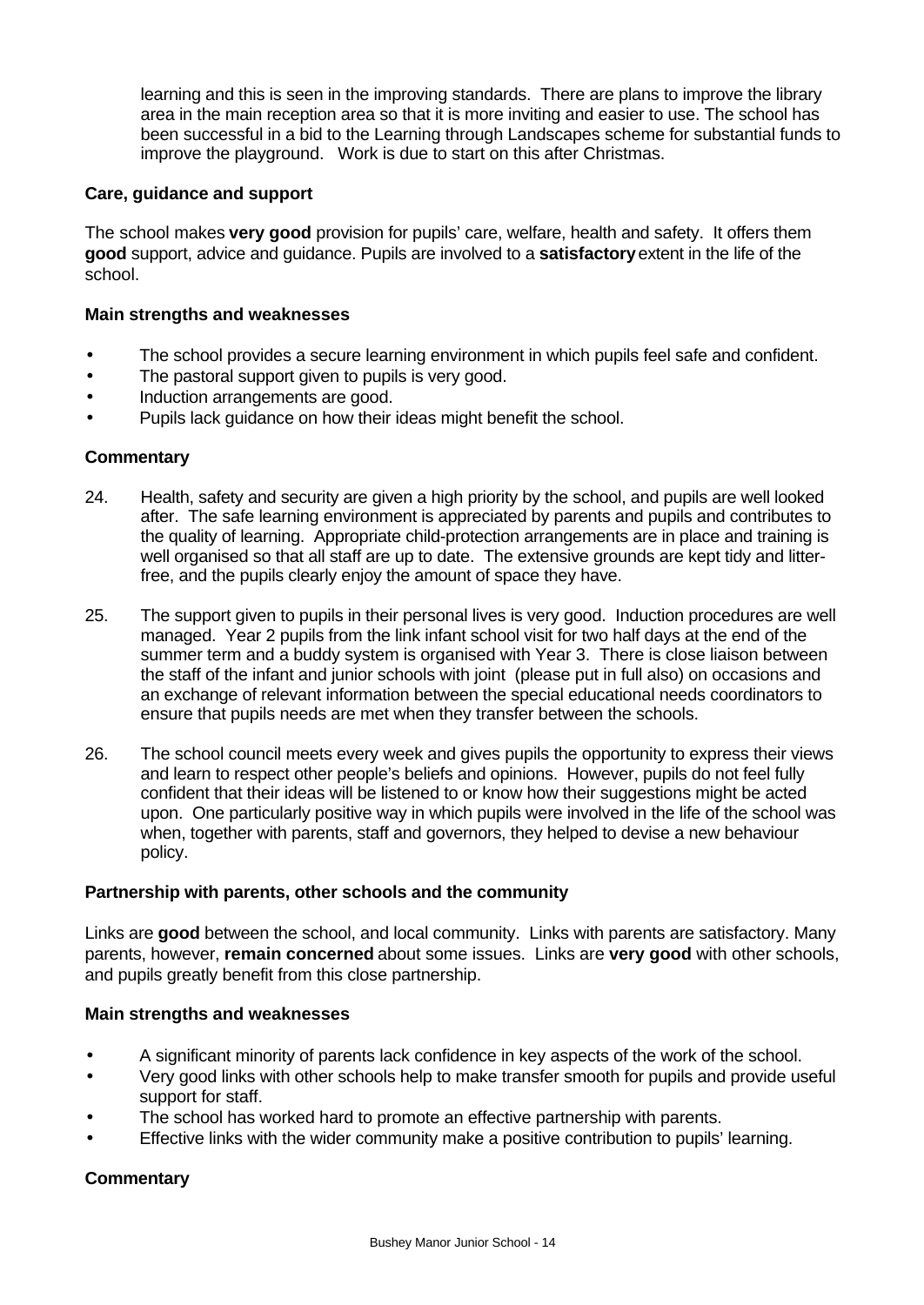- 27. Although the majority of parents are broadly supportive of the school, and a substantial amount of money is raised for pupils' benefit, nearly half of those returning the pre-inspection questionnaire did not feel confident that the school is well led and managed or that they are well informed about their children's progress. It is clear from written comments that many misgivings arise from the recent very high level of staff turnover combined with the unavoidable disruption resulting from long-term sick leave. Inspectors find that the headteacher and governors have fully recognised these difficulties and have worked hard to try to rectify the situation. They also judge that in fact the level of information available to parents about their children's progress is good. Annual reports clearly describe attainment and progress and contain targets for improvement. These targets are discussed with parents at the termly consultation evenings with teachers. Almost all parents answering the questionnaire felt that their children like school and most were confident that teaching is good.
- 28. Good links with secondary schools very effectively support the transfer of pupils at the age of 11. There are also very good links with two other local primary schools, sharing good practice, coaching and support for identified staff through an informal network.
- 29. The school has worked hard to improve its partnership with parents, offering curriculumbased evenings and promoting the national system of Parentmail so that parents can access all available information easily via the Internet. Letters home now keep parents up to date with staffing changes and contain an invitation to discuss any concerns with the headteacher. Home/school notebooks are used throughout the school as an additional means of communication.
- 30. Links with the community are good and particularly strong with the Baptist church, whose minister takes assemblies once a month. The school makes good use of the local area and places further afield to enhance the curriculum with visits; for instance, to the National Gallery, Watford Gurdwara and Hatfield House. Several parents and governors who volunteer to help in school and a good range of other visitors all help to broaden pupils' experience of life.
- 31. Pupils are positive about the school. They enjoy learning and feel safe. Many said that they like the school. However, the survey of pupils' views found that around a third think that other pupils do not behave well and almost a third did not think lessons were interesting or fun. Discussion with pupils showed that these comments referred to the situation last year. Most pupils think that the school is much better this year. All think that the new classrooms are an improvement.

# **LEADERSHIP AND MANAGEMENT**

**Leadership and management are unsatisfactory overall**. The governance of the school is **satisfactory**. However, the high turnover of staff means that some of the key staff are new to the school and the **unsatisfactory** leadership is not effective in forming these people into a strong team. The way in which the management of the school deals with the retention, deployment and workload of staff is **unsatisfactory**. The high turnover of staff is a significant barrier to learning. The **very good** support given to the leadership of the school by the local education authority is a key factor in the improvements noted from last year.

### **Main strengths and weaknesses**

- The school is monitoring its performance well and taking appropriate action.
- The leadership of the school does not inspire and motivate staff well enough.
- The headteacher has a significant overload which reduces her effectiveness in managing people.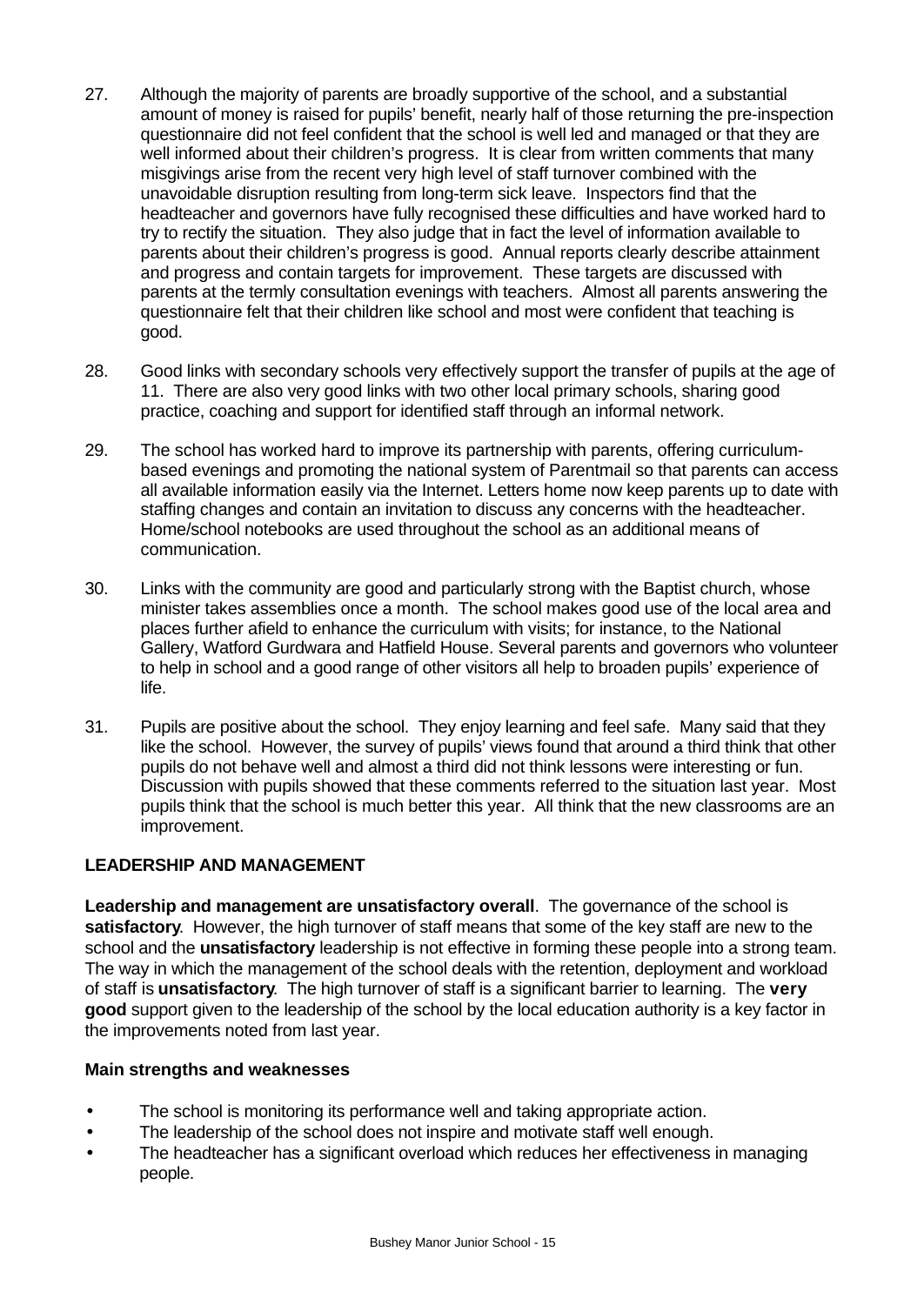- The special educational needs unit is managed very well and allows the pupils in that unit to be fully included in the school.
- The very high turnover of staff has been a significant barrier to learning.
- Governors deal with the budget well and are active in recruiting good staff.

## **Commentary**

- 32. The performance of the school has been in decline for almost two years. The headteacher recognised this on her return to the school after a secondment and set about identifying the causes. With the support of the governors and the local education authority weaknesses were dealt with effectively and as a result standards of attainment are starting to rise again. Behaviour in school is being positively managed now and there are substantially fewer behaviour incidents reported in school compared to last year. This is as a direct result of the self-evaluation that has taken place.
- 33. At the start of this term over half of the teachers were new to the school and the membership of the senior management team had changed. Many subjects required new coordinators. Such dramatic change in the school requires managing effectively and needs strong leadership. This is lacking at present in many areas of the school. The headteacher has been working under a significant overload during the many staff changes and this has resulted in some decisions that were ill judged. For example, at the time of the inspection the headteacher was acting as coordinator for English, mathematics and music and as the mentor for the newly qualified teacher. The result of this overload is that new teachers have not been inspired or motivated enough and not enough responsibility has been delegated to other leaders in the school. As a consequence the middle management is not operating as an effective team to support the headteacher and challenge and motivate other teachers. At the time of the inspection four teachers were away with illness, including the acting deputy headteacher. This is further increasing the workload of the headteacher and reducing her ability to act as the effective leader and manager recognised in the previous report.
- 34. The senior managers in the school are not sufficiently empowered or involved closely enough in setting the priorities in the school improvement plan. The retention of key subject responsibilities by the headteacher limits opportunities for other teachers to share their expertise and help in setting new priorities. Although the school improvement plan is a satisfactory tool for bringing about school improvement, teachers do not feel enough ownership of the plan. The school goals and aims are seen by some staff as the province of the headteacher and some governors. The net effect of this is that some staff feel disillusioned and many do not feel valued enough. Despite this the qualities of the staff are evident in the way in which they are trying to deal with this situation and ensure that children are learning well where possible. This is a key factor in the improvements taking place in the school. The headteacher has sought support from the local education authority which is proving effective in dealing with the issues. The links with a local group of headteachers are also significant in providing advice and support for the headteacher in difficult circumstances.
- 35. A significant barrier to attainment in this school is the difficulty in recruiting and retaining teachers. The headteacher is one of two teachers who were in the school at the time of the last inspection. The high cost of housing in the area makes it difficult to attract teachers. Following the departure of a number of members of staff for valid and personal reasons, the school has had to rely on a long stream of temporary teachers. The quality of some of these teachers was not seen as good enough by the headteacher and a considerable amount of effort has gone into recruiting good staff. The local education authority has given good support in finding teachers, and the more stable staff, after the problems of the last 12 months, is a key factor in the rising standards.
- 36. The SENCO has been in post only since the beginning of term. She provides **good** leadership and has already improved the provision for special educational needs pupils. There is now a comprehensive register of pupils that enables needs to be identified and dealt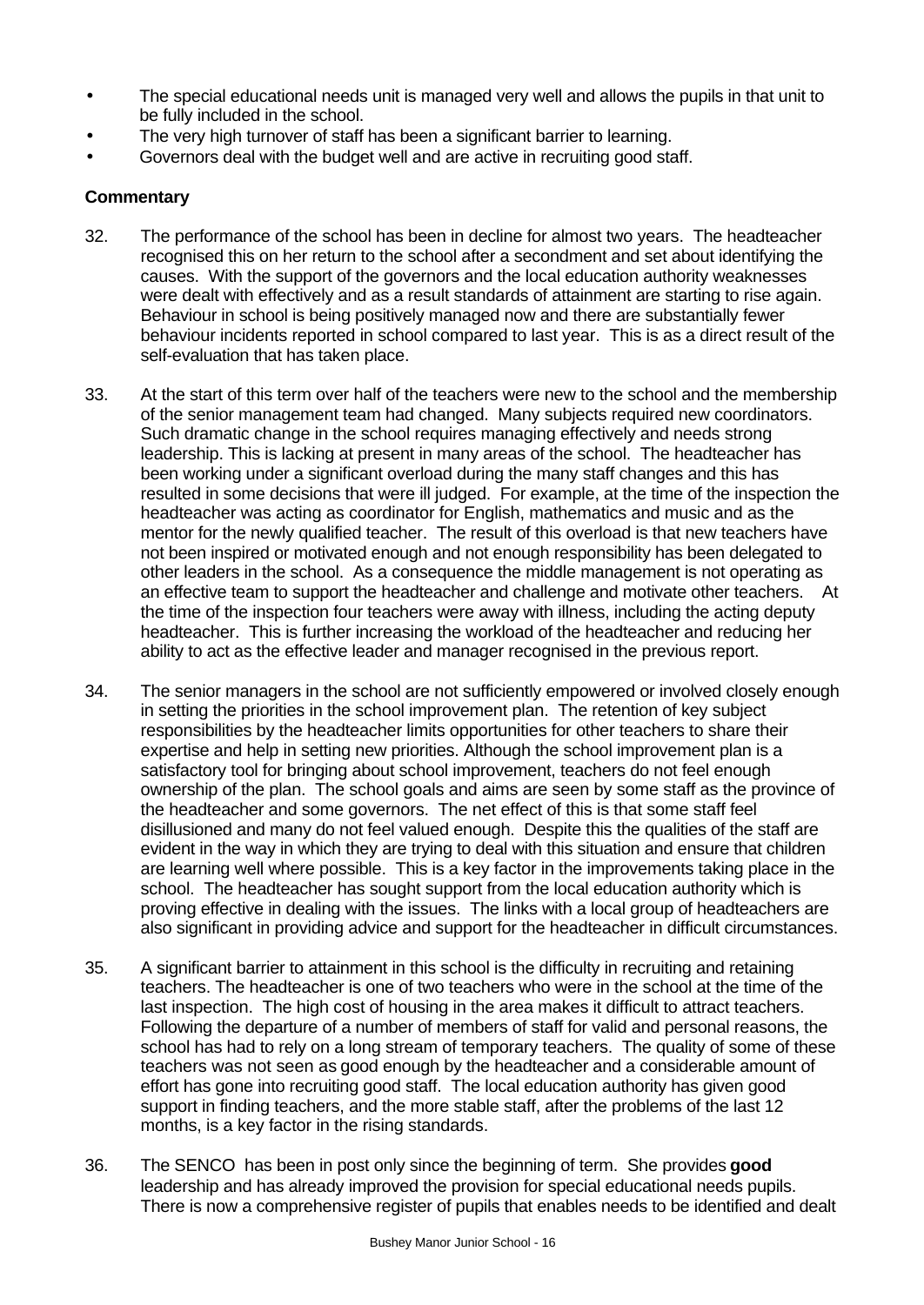with. The quality of individual education plans (IEPs) has improved, with class teachers contributing more strongly, although the school recognises the need for them to be more precise. The SENCO works closely with colleagues, including the SEN teacher, who provides **good** support and reports back on the progress pupils make.

- 37. The EBD unit currently has two pupils with placements. The unit teacher works very successfully with them, as well as alongside other pupils. Both unit pupils are now effectively integrated in mainstream classes for many lessons.
- 38. The governors operate satisfactorily. The systems for ensuring that they know the strengths and weaknesses of the school are satisfactory, and they take effective action. For example, they identified that a key difficulty in recruiting teachers was the quality of the accommodation and acted immediately. The resulting new classroom block is seen by teachers, pupils and parents as a significant improvement. In particular it is enabling more effective teaching that is contributing to the improvements in standards since last year. The budget is managed effectively and governors are able this year to retain eight small classes to enable teaching in smaller groups that they believe will help deal with some of the problems encountered last year. In order to sustain this for another year a contingency sum has been set aside.

#### *Financial information for the year April 2002 to March 2003*

| Income and expenditure $(E)$ |       | Balances (£)                        |
|------------------------------|-------|-------------------------------------|
| Total income                 |       | Balance from previous year          |
| 667.371                      |       | 51.708                              |
| Total expenditure            |       | Balance carried forward to the next |
| 634.874                      |       | 84.205                              |
| Expenditure per pupil        | 2.952 |                                     |

*The overall costs are distorted by the cost of the unit for pupils with emotional and behavioural difficulties. The balance carried forward includes the contingency to maintain class size*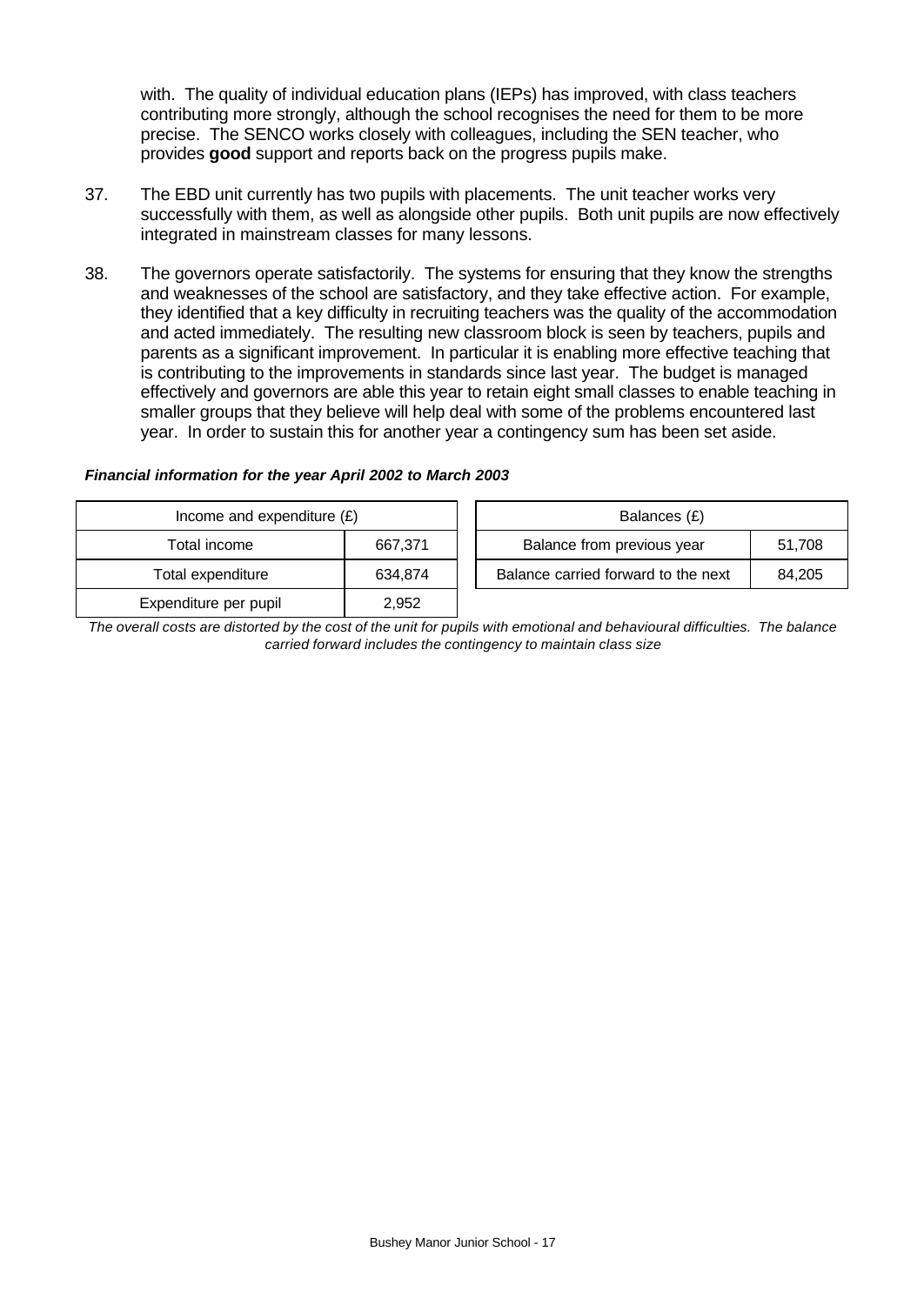# **PART C: THE QUALITY OF EDUCATION IN SUBJECTS**

# **SUBJECTS IN KEY STAGE 2**

# **ENGLISH**

Provision in English is **satisfactory**.

## **Main strengths and weaknesses**

- Pupils are not achieving well enough at age 11 because of the disruption of the last 18 months although this is improving rapidly and achievement in lessons is good.
- Teaching is good.
- Pupils with special educational needs make good progress because they are supported well.
- The development of writing skills across the curriculum is good.
- Marking gives pupils a clear picture of how well they are doing and what they need to do to improve.
- Reading areas in classrooms and the library are not well resourced or sufficiently stimulating.

## **Commentary**

- 39. Standards in the 2003 national assessments were in line with the national average, but pupils' achievement was below that of pupils in schools with similar attainment at age seven. This statistic masks the fact that standards were held down by the large number of pupils with special educational needs in that year group, and the large number of pupils who joined from other schools. Pupils who have been at the school for the whole of their four years achieve satisfactorily overall. The standards attained by the current Year 6 cohort are at least satisfactory and pupils are making good progress as a result of the good teaching. This is a significant improvement upon last year.
- 40. As a result of the good teaching pupils are starting to make up for the lost ground that resulted from the disruption caused by the many changes of temporary teachers over the last 18 months. Although pupils are not achieving as well as they could in relation to their attainment as measured in the national assessments at age seven, they are achieving well in lessons. Examination of the school's records shows that in relation to their attainment at the end of Year 3 pupils are achieving satisfactorily. The evidence shows that it is particularly the Year 6 pupils that have suffered as a result of the disruption and in relation to their attainment at age seven pupils in Year 5 are achieving satisfactorily and they are achieving well in relation to their attainment at the end of Year 3. Pupils with special educational needs are particularly well supported by work planned to meet their individual needs and the wellinformed support and encouragement of learning-support assistants. As a result they achieve very well.
- 41. Standards in speaking and listening are good as a result of the good teaching. Pupils demonstrate that they can discuss a range of issues in a mature and confident way. In Year 6 they were learning how to construct an argument and listen to the points of view of others before coming to their own conclusions about issues related to eating junk food. In a religious education lesson Year 4 pupils shared some very insightful and thoughtful ideas about the Annunciation, while pupils in Year 3 read play scripts with very good expression, varying the voice to suit the character. Subject-related vocabulary is displayed clearly and referred to in lessons.
- 42. Pupils achieve well in reading as a result of the good teaching and pupils in Year 6 are making up lost ground well. The good teaching ensures that there are good opportunities during the day for pupils to engage in group, paired and silent reading, both in planned guided reading sessions and when they are engaged with texts in a variety of lessons across the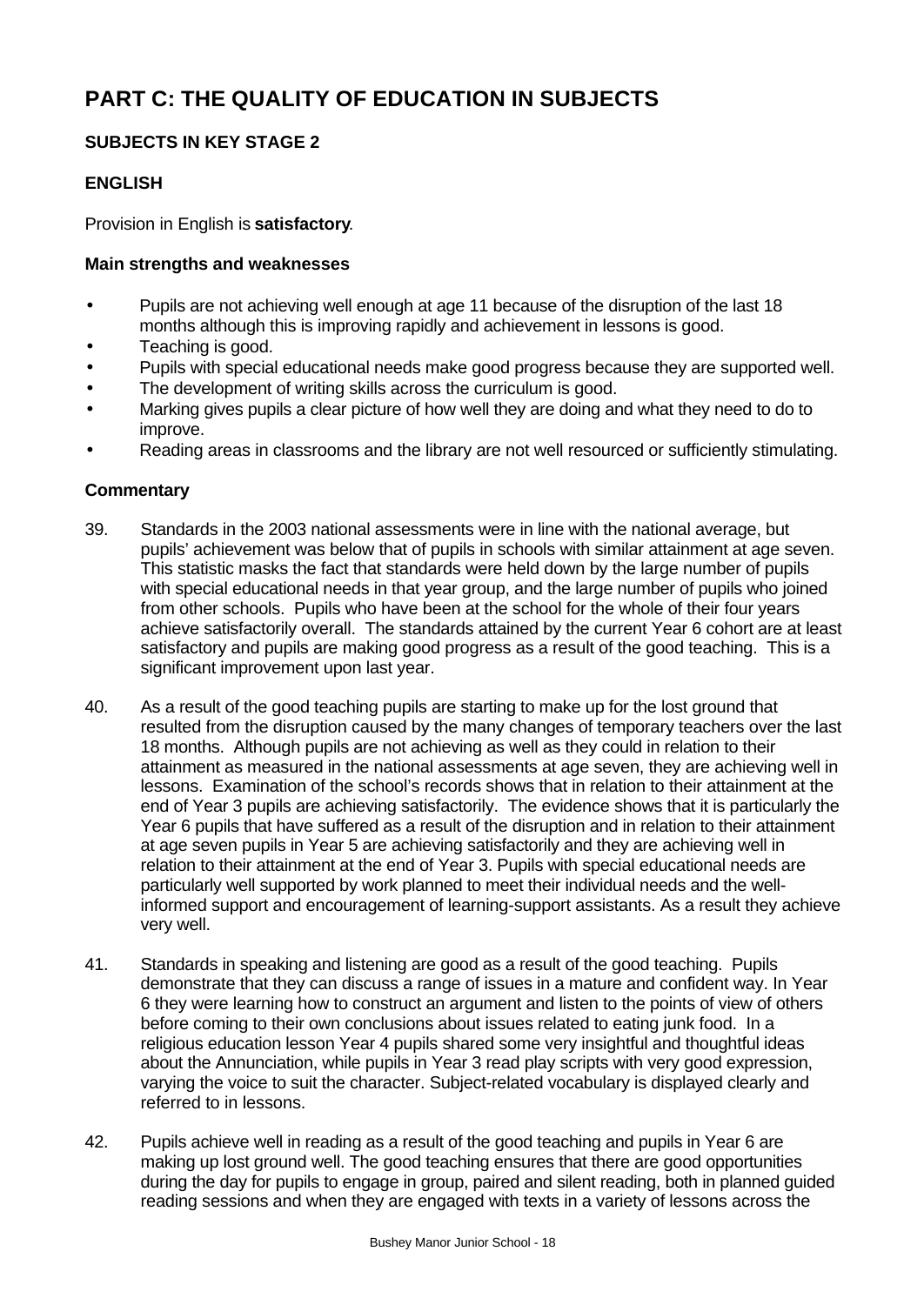curriculum. This is a key factor in the improving attainment. In Year 6, pupils confidently discuss the differing styles of a range of authors and talk with enthusiasm about their preferences such as Anthony Horowitz, Jacqueline Wilson, J R R Tolkien and J K Rowling. However, the unsatisfactory library is limiting further improvement in this area.

43. Attainment in writing is mostly above average when pupils enter Year 3 and there is now a whole-school target to ensure that boys make good progress in writing and achieve well by the end of Year 6. Pupils in Year 3 know that all sentences need capital letters and full stops and many achieve above expectations because they are encouraged by teachers to write at length using paragraphs and interesting language. The quality of pupils' work in all year groups is celebrated in displays that demonstrate the fluency and neat presentation of pupils' writing for a range of different purposes. There were many good examples, including this poem in Year 3 about Ten Things to Find in a Wizard's Pocket, which demonstrates good use of alliteration:

> *A squirming squeaking slimy snake A round rapid book of spells A wicked wacky wand An excellent explanation elephant A crazy crying crab A loony lazy lobster A perfect pally pet A mysterious magic monkey A dum doom dolly*

44. The subject leader is currently led by the headteacher who is in the process of handing over the leadership and management of English to another teacher. At present the management by the headteacher is satisfactory overall. She has set out a clear view of what needs to be improved, but as a result of her work overload does not have enough time to follow up the points identified for improvement. The support of a local education authority Literacy Consultant is helping to deal with the issues identified and support the new coordinator. Links for developing literacy across the curriculum are identified in the comprehensive curriculum map but have not yet been identified enough in the guidance to teachers especially in Years 3 and 4. As result not enough guidance is readily and quickly available for these year groups when new teachers join the school. This causes some disruption to pupils' learning and means that the new teachers have to work very hard initially to plan work matched to the needs of the pupils. This has been a key factor in the unsatisfactory achievement noted last year.

# **Language and literacy across the curriculum**

45. Pupils use their language and literacy skills well in other subjects and have produced some creative and interesting books and diaries based on their school visits and special topics; for example, their visit to the Isle of Wight and books about the Tudors, Anne Boleyn and Mountain Regions.

# **MATHEMATICS**

Provision in mathematics is **satisfactory**.

# **Main strengths and weaknesses**

- Standards of attainment are improving rapidly and although pupils' achievement at age 11 is not good enough it is also improving rapidly.
- The quality of teaching is good.
- Teaching assistants provide good support for pupils and teachers.
- The support for pupils with special educational needs is good.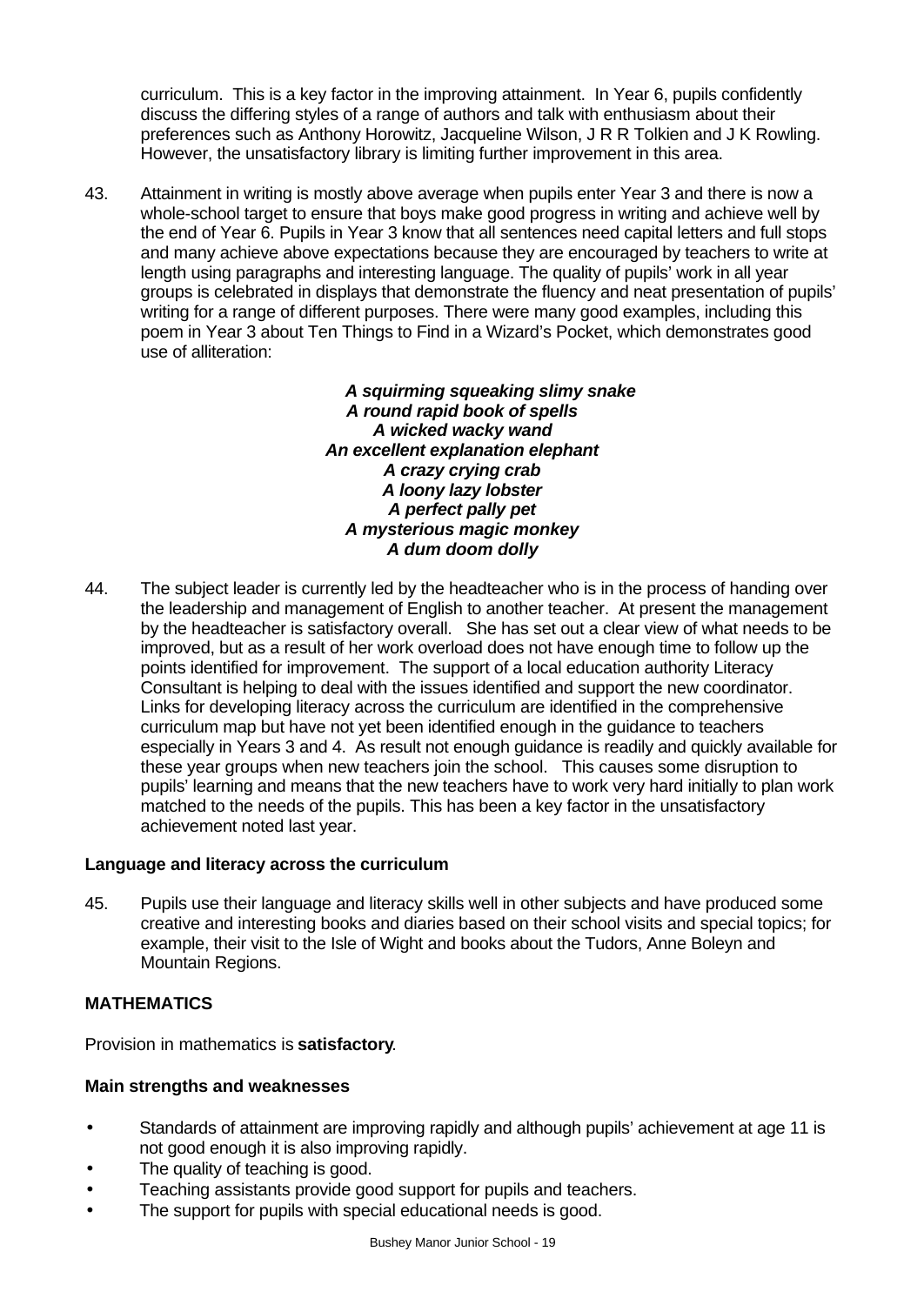- Some activities do not always extend more-able pupils in the lower junior years.
- The quality of feedback to make pupils aware of their own learning is variable.
- The use and application of mathematics in other subjects are good.

## **Commentary**

- 46. The standards of work of Year 6 pupils are average. A significant minority attain standards well above those normally expected for their age. Attainment in mathematics, although lower than that at the time of the last inspection, has remained similar to national averages.In the National tests for 11 year olds since 2001 there has been an upward trend in the average points score, with the school being above the national average in the last two years. When compared with schools with pupils who attained similar standards at age seven the progress made by many pupils is unsatisfactory. However, the Year 6 cohort last year contained many pupils with special educational needs and a significant number of the pupils joined from schools other than the normal feeder infant school. The achievement of pupils who have been at this school for all four years is significantly better although still just unsatisfactory. However, inspection evidence; for example, of the good teaching and the very positive attitudes shown consistently by pupils, indicates that pupils in Year 6 are making greater progress than they did last year and at present pupils are achieving well.
- 47. The good quality teaching observed is a key factor in the improving achievement. The quality of teaching was good in the majority of lessons observed. Strengths include:
	- Clear learning objectives shared with pupils.
	- Very good use of visual resources which capture pupils' interest and deepen their understanding.
	- Developing a calm and trusting environment, so that pupils are confident about sharing their ideas and strategies.
	- Good questioning techniques used to challenge pupils and to check levels.
	- Involvement of well-briefed teaching assistants.

Thus most pupils are interested and keen to engage in the activities. As a result standards are rising rapidly and pupils are achieving well during these lessons. This is enabling many pupils to make up for the ground lost over the last 18 months when teaching has been very disrupted.

- 48. Teachers and teaching assistants work well together to ensure good support for pupils with special educational needs. They are helped to take a full part in lessons, there is constructive assessment to support them and they achieve well in relation to their abilities and prior learning.
- 49. The attainment of pupils entering the school is rising. Most pupils enter the school with good levels of mathematical understanding, However, in Years 3 and 4 there are times when work does not stretch the more able pupils. When this happens pupils do not achieve well enough. The quality of information given to pupils to make them aware of their own learning and of how to improve is variable especially in Years 3 and 4. For some pupils this also slows down their learning.
- 50. The subject is managed satisfactorily. The National Numeracy Strategy provides the basis of planning and has helped contribute to standards achieved by pupils. At the beginning of term the school introduced setting arrangements for Year 5 and Year 6 pupils. These have helped raise standards but the mixing of Year 5 and Year 6 is limiting opportunities to ensure that the pupils in Year 6 make sufficient progress to make up for the problems over the last 18 months. Opportunities for joint planning in lower junior year groups have not been fully exploited in the same way. These arrangements will be evaluated by the school at the end of the term to check their impact upon learning for all the pupils. Monitoring of teachers'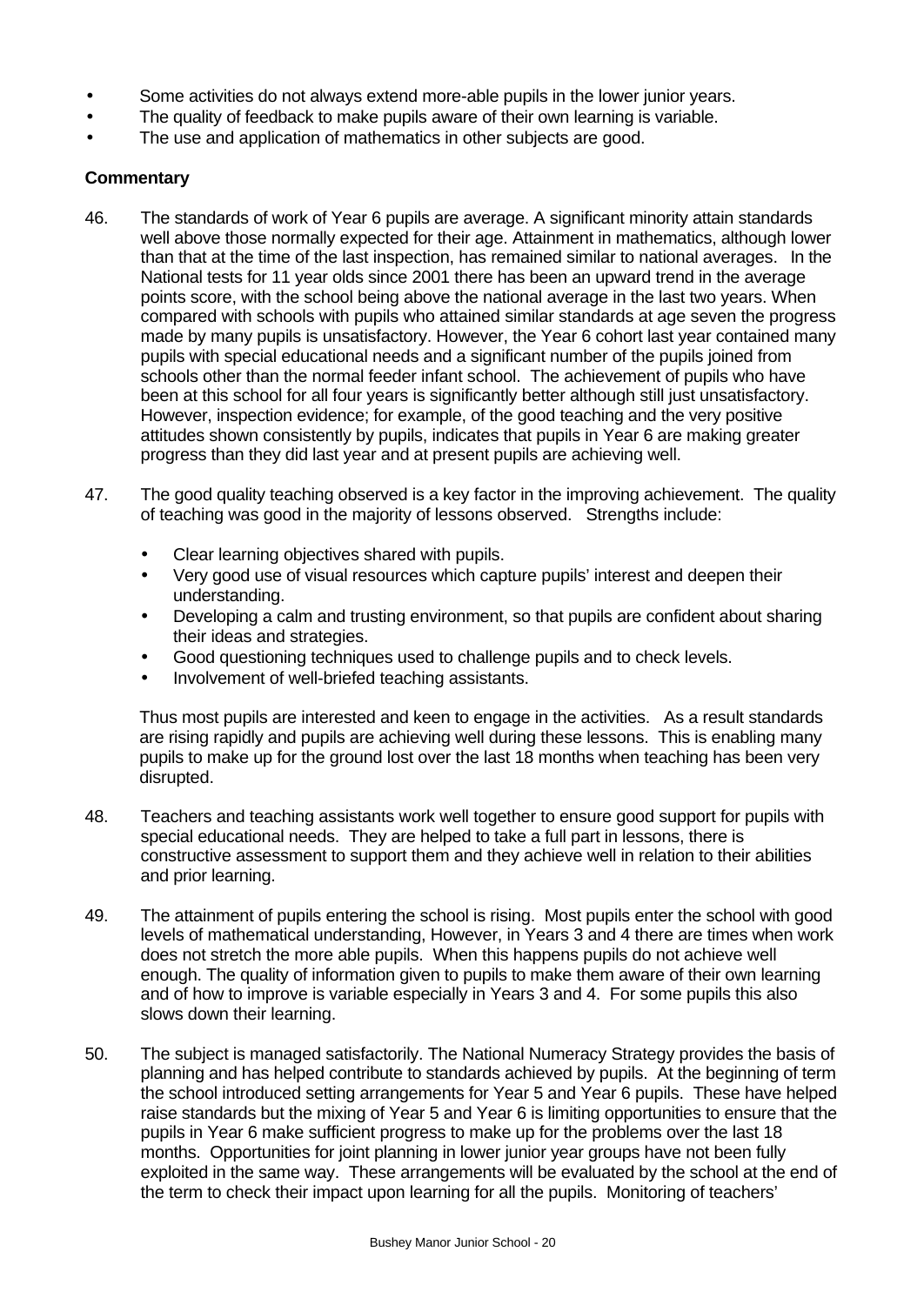planning, and observations of lessons by the subject leader, have contributed to the quality of provision.

#### **Mathematics across the curriculum**

51. The pupils' use of mathematics in different subjects is increasing well as the school gives increasing emphasis to cross-curricular links in the school curriculum. There are good examples of such application of mathematics in subjects such as science and geography, and pupils are able to appreciate how such links support their own learning.

### **SCIENCE**

Provision in science is **satisfactory**.

#### **Main strengths and weaknesses**

- Pupils attainment is above average and they are achieving satisfactorily.
- Pupils' investigative skills are not as good as their knowledge and understanding.

#### **Commentary**

- 52. By the age of 11 pupils are attaining standards above average. This is a significant improvement on the standards of the last few years and maintains the standards noted at the last inspection. Pupils are achieving satisfactorily when their attainment at the age of seven is taken into account.
- 53. A lot of the teaching observed in science is good and is contributing well to pupils' learning. An examination of pupils' books shows that they have good knowledge and understanding. They conduct many investigations, but in some cases these are very teacher directed and pupils are not engaged enough in deciding which question is to be answered through the investigation. This limits their ability to plan a fair test. In some cases the written accounts of investigations are brief. Although they give the required information, this does not support the development of writing skills enough.
- 54. Pupils use their mathematical skills appropriately in science to record and display the results of investigations. Suitable use is made of ICT to support learning in some classes, but this is not consistent across the school.
- 55. The coordinator is in the process of handing over the responsibility to a new member of staff. Both are knowledgeable about the subject and understand how to raise achievement. Sound advice is given to colleagues as a result of the monitoring of pupils' work.

## **INFORMATION AND COMMUNICATION TECHNOLOGY**

Provision in ICT is **unsatisfactory**, although it has improved since the time of the last inspection.

### **Main strengths and weaknesses**

- The computers available are not reliable.
- A knowledgeable coordinator has just taken over the management of the subject and coordination is improving.
- The use of ICT across the curriculum is unsatisfactory although this is improving.

### **Commentary**

56. Standards in ICT have improved since the last inspection and as a result of the hard work put in by teachers pupils' attainment is broadly in line with national expectations at the age of 11.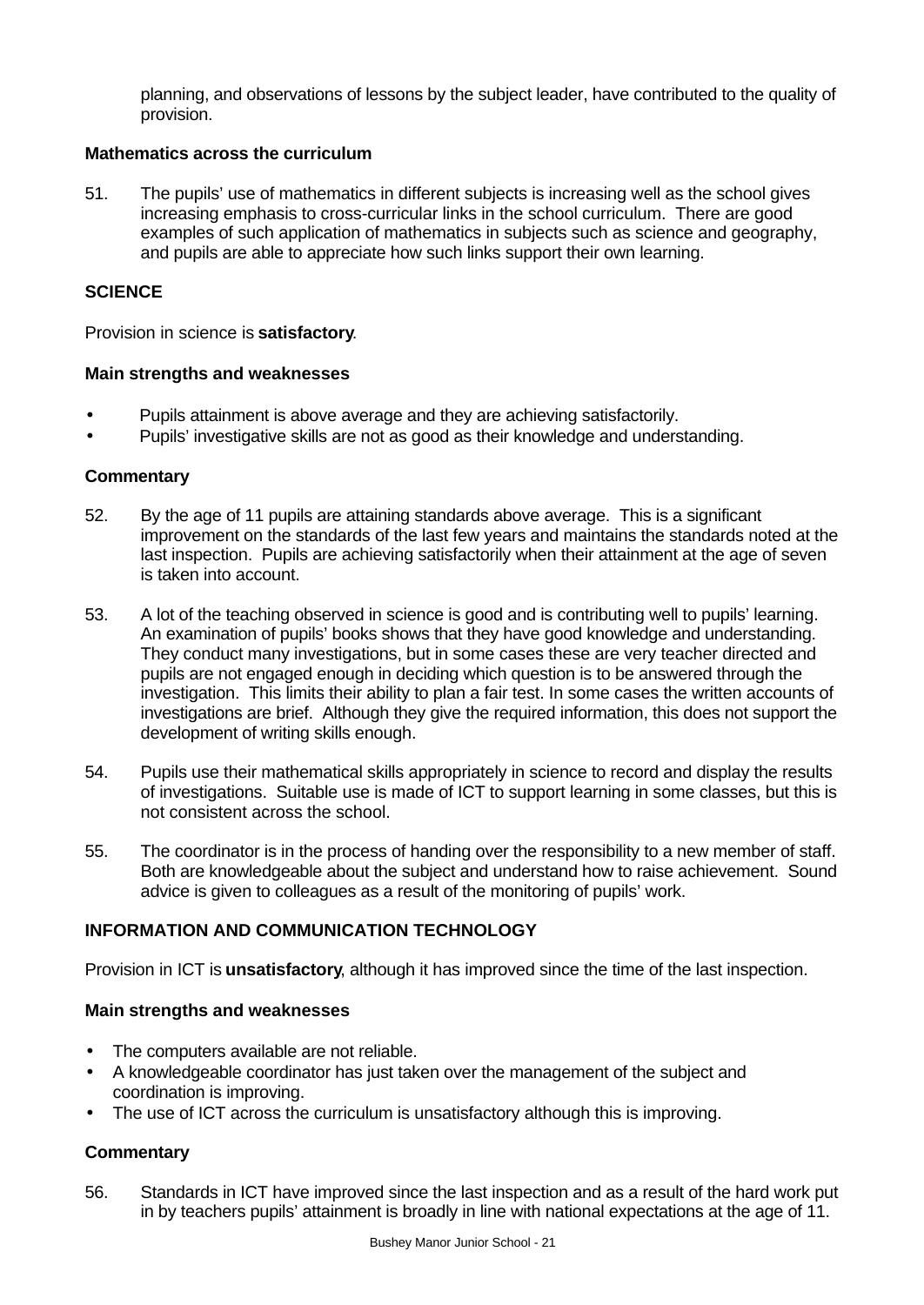The achievement of pupils in Year 6 has been held down by the many changes of teacher last year. New teachers have been appointed and are well aware of the work required to ensure that Year 6 pupils reach the required standard by the end of the year. Achievement is improving, although some unreliability in the ICT systems poses a small risk to the ability of teachers to ensure that standards will continue to rise at the level noted since September.

- 57. At the time of the last inspection standards in ICT were unsatisfactory, mainly as a result of the unsatisfactory resources. Since that time the governors have invested in an ICT suite. This has now been in place for three years and some of the computers are in need of replacement. The suite is too small for a whole class to work with a computer between every two pupils if the class size is over 24. The unreliability of some of the computers results in some being unavailable during lessons. In the inspection week several ICT lessons had to be cancelled as a result of computers not working properly. This puts quite a burden on teachers as they try to ensure that the planned lessons are delivered.
- 58. A teacher new to the school has taken over the coordination of ICT and already made significant improvements to the resources. He has a clear understanding of what is needed to improve ICT and to ensure that all pupils in Year 6 achieve the expected standards by the end of the year. However, it is too early to judge the impact of this management as some of the improvements to computers are not complete.

### **Information and communication technology across the curriculum**

59. Some opportunities are taken to use ICT to support learning across the curriculum, but this area is generally unsatisfactory. Good use is made of ICT to research information to support learning in history and geography and suitable use is made of spreadsheets to support some learning in mathematics and science. Not enough evidence was available of ICT supporting learning in English. Very few examples of extended writing using the computer to draft and redraft writing are available and this indicates that not enough use is made of computers in this manner. An exception to this is the special educational needs unit for pupils with emotional and behavioural difficulties, where good use is made of computers to motivate pupils and support their learning.

#### **HUMANITIES**

- 60. It was not possible to observe the teaching of **history** and **geography** during the inspection and so work was sampled in these subjects. It is not possible to form an overall judgement about provision, but there is every indication from pupils' work that standards are broadly average and have remained the same since the last inspection.
- 61. In both subjects it is clear that a range of visits and visitors play an important part in making the work interesting and relevant. Investigative approaches to teaching and learning stimulate pupils' interest and enrich learning. In geography, for example, a visit to the Isle of Wight enabled pupils to understand some of the physical and human features of this type of environment. They could also describe the way their learning was enriched by measuring the flow of water in a stream. They develop a sound knowledge and understanding of people, places and environments as they build up a picture of life in places such as St Lucia.
- 62. Many pupils in Year 6 obviously enjoy history and spoke enthusiastically about their study of Henry VIII and the Tudors, and also of a visit to the British Museum while learning about Ancient Egypt. Pupils develop an understanding of people and events in the past, and have a sound sense of chronology.
- 63. The curriculum topics are drawn from national guidelines, and effective links are made between them in the school's curriculum map. This supports effective progression through the school for all pupils, including those with special educational needs, in skills such as mapping. Marking often provides informative feedback for pupils and helps them to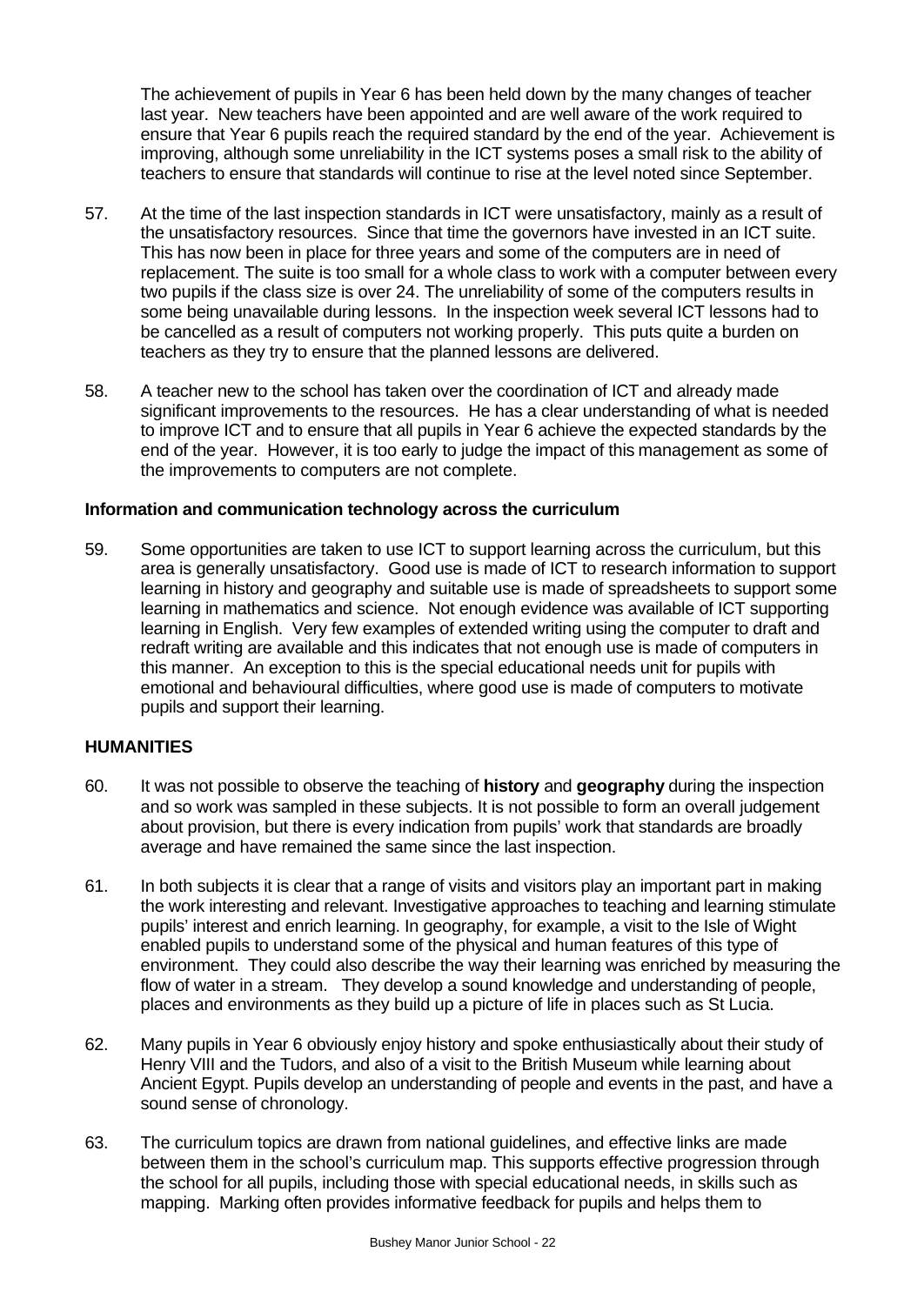understand what they have to do to improve. They appreciate and make ready reference to curricular links between these and other subjects, but there are insufficient opportunities for using drama and for working with primary sources and artefacts.

## **Religious Education**

Provision in religious education is **good**.

### **Main strengths and weaknesses**

- Good subject management supports good teaching and effective links across the curriculum.
- Religious education makes a good contribution to pupils' spiritual, moral, social and cultural development.
- Assessment procedures do not ensure progression.

### **Commentary**

- 64. Standards of attainment seen during the inspection remain at least in line with expectations of the locally agreed syllabus. Only three lessons were observed, all of which were at least satisfactory, and one was very good. Although much of this work focused on high-quality discussion, there were some very good examples of written work sampled in all year groups, as well as that on display. Analysis of this evidence and talking with pupils indicate that religious education is a strength of the school and that achievement is good.
- 65. From the work on display it is clear that pupils are gaining a sound understanding of a wide range of religious beliefs. They were helped to compare and contrast these differences in a Year 4 lesson where they were beginning to understand the story of the Annunciation from Mary's point of view. Pupils were provided with an excellent opportunity to explore the context of the story through the interpretation of a 15<sup>th</sup> century painting. The teaching was structured, lively and informative so that all pupils had every opportunity to explore the meaning of the story and empathise with Mary. During feedback from groups there were some excellent examples of pupils talking articulately and confidently about the main focus of the lesson.
- 66. In Year 5 and Year 6, pupils were given well-planned opportunities to identify and discuss the religious symbolism of Advent and their visit to a catholic church. Teachers demonstrated good subject knowledge and as a result the lessons were interesting and motivating so that pupils learnt well and made progress. There were several examples of the way in which English is developed across the curriculum; pupils used good speaking and listening skills in discussion and also demonstrated the way that they can scribe for a group to feed back their ideas on the interpretation of symbols to the rest of the class.
- 67. The subject is led and managed well by an enthusiastic and knowledgeable coordinator who has monitored planning to ensure the correct coverage of topics. However, there are at present few opportunities to monitor teaching and learning and to strengthen assessment procedures across all year groups, which limits opportunities for further improvement.

## **CREATIVE, AESTHETIC, PRACTICAL AND PHYSICAL SUBJECTS**

- 68. Only two lessons were seen in design and technology, and none in art and design, music and physical education. It is not therefore possible to make a firm judgement about provision. In addition to observing lessons, inspectors spoke to coordinators and teachers about their work, spoke to pupils about their learning in these subjects, and looked at teachers' planning, and at examples of pupils' work.
- 69. The **cross-curricular** links which are often found in these subjects have a positive impact, both upon standards achieved and on pupils' attitudes to their learning.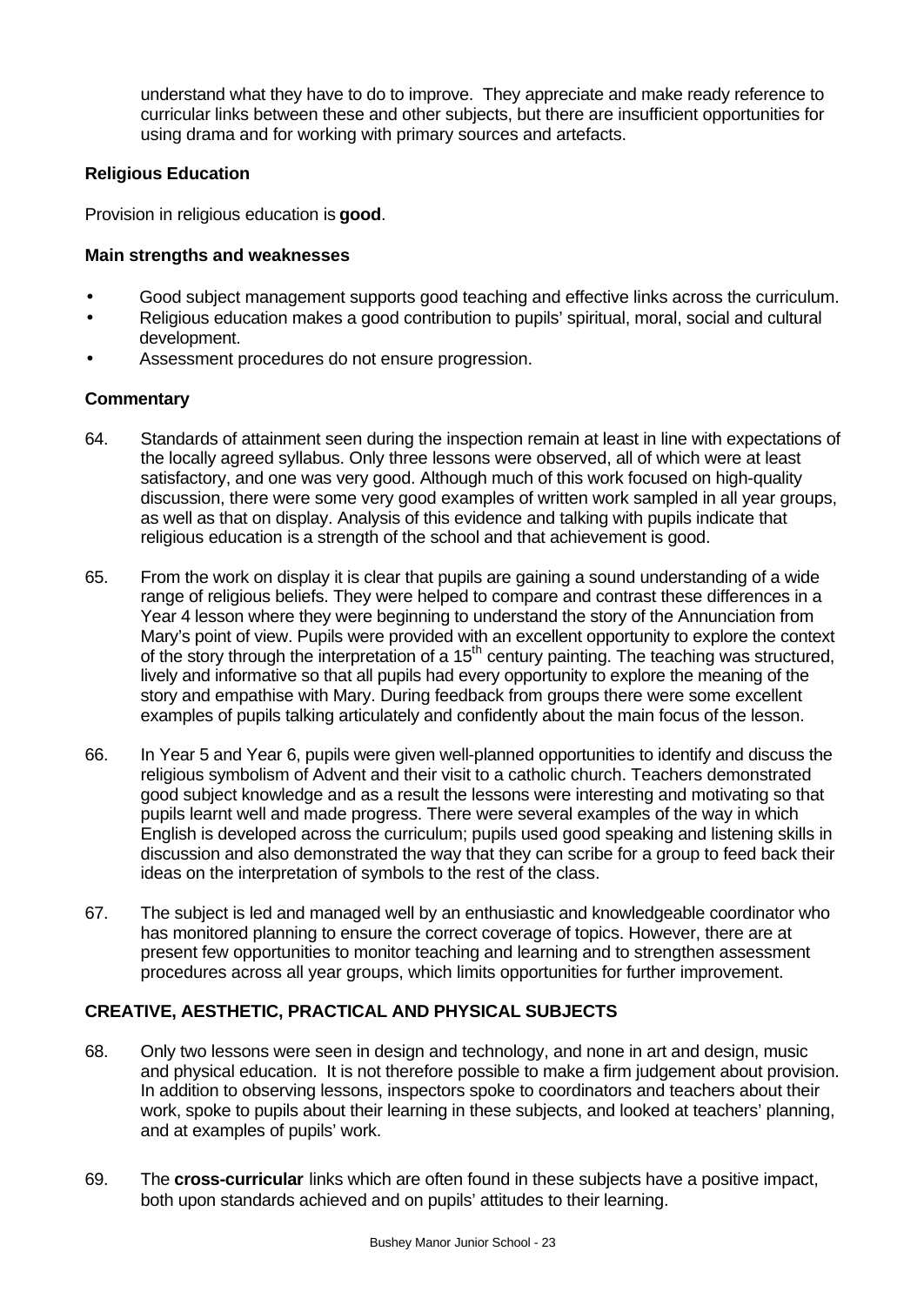- 70. In **art and design**, discussion with pupils and looking at their work showed they are developing the expected skills and appreciation of techniques. Older pupils described how they had used an art sketchbook throughout the school. They appreciated its use to experiment with techniques, to compose draft outlines and sketches, and to record the progress they had made through the school. Year 4 pupils produced pastel sketches of a toy composition, and Year 5 pupils developed their appreciation of tonal quality when trying different methods of shading. Pictures are used imaginatively as a resource to support leaning in other areas of the curriculum. However, too little use is made of pupils 'art work' for wall displays to enliven the learning environment. Pupils also value the Art Club.
- 71. In design and technology pupils gain experience of using a range of materials and of techniques. Pupils in Years 3 and 4 were fully engaged in learning how cams can turn rotary movement into linear movement. After the introductory discussion led by the teacher they set about their plans and designs for a 'card toy'. In conversation with the inspector most could describe how the rotating cam affected the linear movement of the follower arm. Year 6 pupils recalled how they had designed musical instruments and made biscuits. It is clear that, while pupils are familiar with the "plan-design-make" stages of the process, they are less aware of the importance of evaluating their work.
- 72. In **music**, older pupils speak of the range of songs they sing. Many of these derive from other countries, such as Egypt, the USA, Spain and Indonesia. They also tell of the 'Singing Assemblies' which help all pupils to sing. They learn how to hold themselves, sit up straight, and breathe. They have good opportunities to learn an instrument. Recorder groups start in Year 3, and tuition in other instruments, often offered by peripatetic teachers, includes woodwind, keyboard, brass and stringed instruments. Other pupils take part in the school choir and the small school orchestra. The development of musical skills and appreciation is supported by a satisfactory range of instruments which are readily accessible to each classroom.
- 73. In **physical education** pupils usually enjoy two lessons, of 45 minutes, each week. One is outdoors for games, athletics or orienteering and one is indoors for gymnastics or dance. The curriculum is based on national guidelines, and this helps to ensure that pupils experience the expected span of activities. Pupils across the school also have swimming lessons, and develop their love of swimming and personal survival skills. All pupils can swim in Year 6. Learning experiences, and standards, will be enhanced by the links with Queen's School – a local secondary school which has Sports Status. The leader of physical education, who has recently joined the staff, has experience of coordinating this subject.

# **PERSONAL, SOCIAL AND HEALTH EDUCATION AND CITIZENSHIP**

### **Personal, social and health education**

74. It is not possible to make a secure judgement on teaching in this area as only a little was seen. However, the contribution made to this through the provision for pupils' spiritual, moral, social and cultural development is good. As a result pupils are well behaved and confident. Pupils in unit for these with behavioural and emotional difficulties receive very good support that enables them to play a full part in the school.